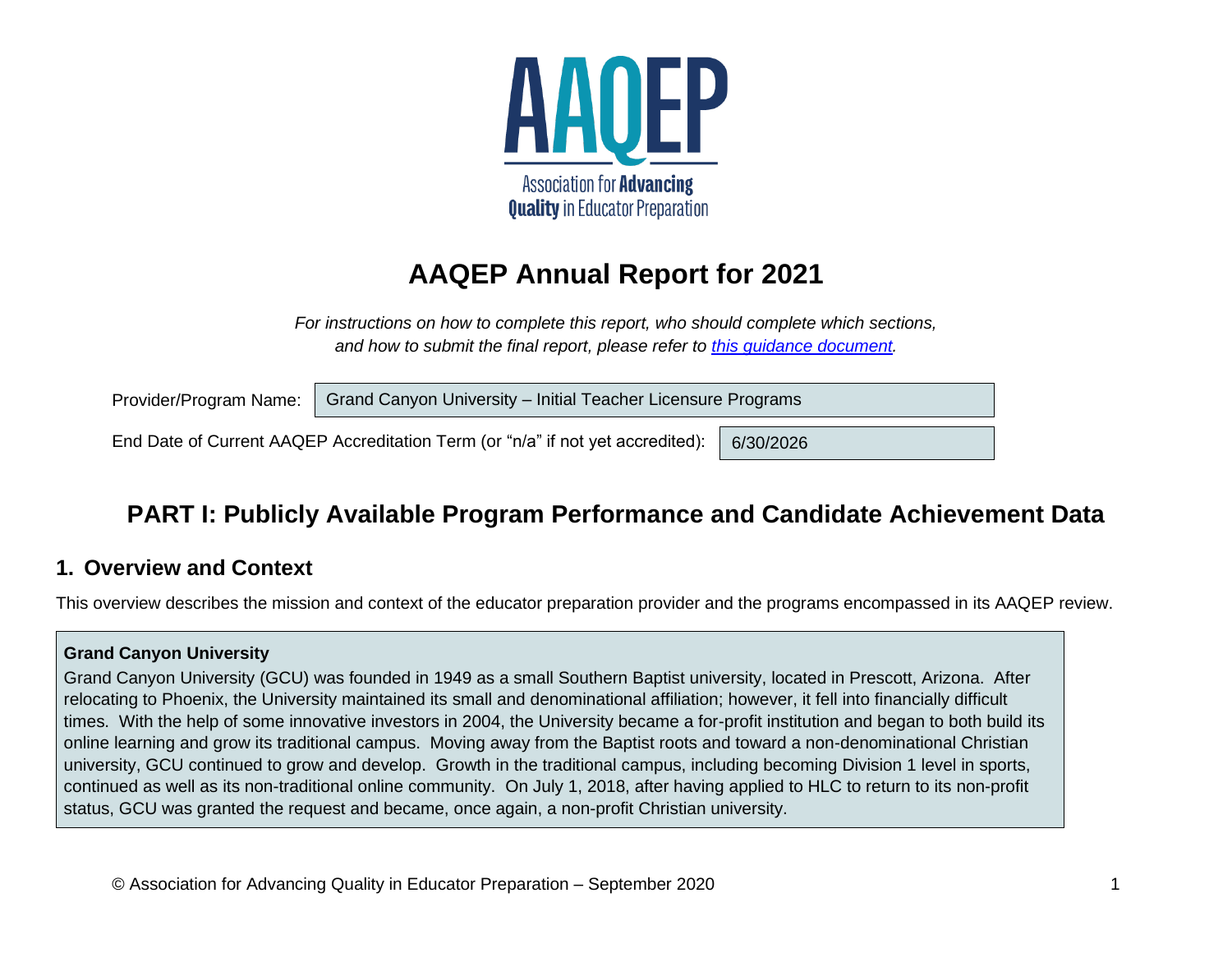Today, GCU is a large, interdenominational University, located in the heart of Phoenix, Arizona, still committed to distinctively Christian beliefs, values, and practices in accord with its mission and vision. This strong sense of mission, along with a commitment to developing, supporting, and improving the community has led candidates, faculty, and staff to invest efforts into improving the surrounding community, regardless of whether the community is local to Phoenix, to communities across the country, and even in communities around the world. This desire to uplift communities is an example of the commitment to living out the University's Christian faith within the context of a missional community.

#### **College of Education**

The College of Education at Grand Canyon University is part of a rich heritage of service to the community. For over 60 years, the College of Education has proudly maintained its place as a prestigious teaching college, ensuring programs continue to meet the changing, diverse needs in education and in local communities, and provide opportunities that create meaningful learning experiences for the candidates. The College places great importance on the development of meaningful and authentic partnerships from practicum through student teaching. This work goes from embedded partnerships in the greater Phoenix area to affiliation agreements across the country. With each, knowing what schools and districts value and what our candidates need to have the best learning experiences remain at the forefront of the College's clinical work.

Learning, Leading, and Serving are the foundational components of the College of Education's conceptual framework. These words symbolize the College's diverse learning opportunities where faculty and administrative staff work diligently to create a culture of mutual respect, fellowship, and servant leadership within the educational community. GCU's placement of candidates directly reflects GCU's commitment to promoting servant leadership in educational communities.

The mission of the College of Education is to inspire excellence in pedagogy and scholarship; advance reflective, innovative, and collaborative teaching practices to maximize student learning and achievement; promote servant leadership in educational communities; and engage a diverse and global community of learners with purpose and passion. The College of Education develops educators who are classroom ready through programs and processes that exemplify excellence in pedagogy, scholarship, and service while engaging a diverse and global community of learners. The desire is to prepare purposeful and passionate educators who strive to deliver quality education and enrich lives across a variety of school and community settings.

As a Christian university, GCU and COE take a proactive approach to developing students' servant leadership skills and ensuring the success of our alumni in educational settings. While the college's accredited programs are designed to equip students for a career in education, our faculty, staff and college leaders understand the unique challenges a career in education might occasionally present. We promise to actively assist all COE graduates who need support in an educational setting. Since 1984, we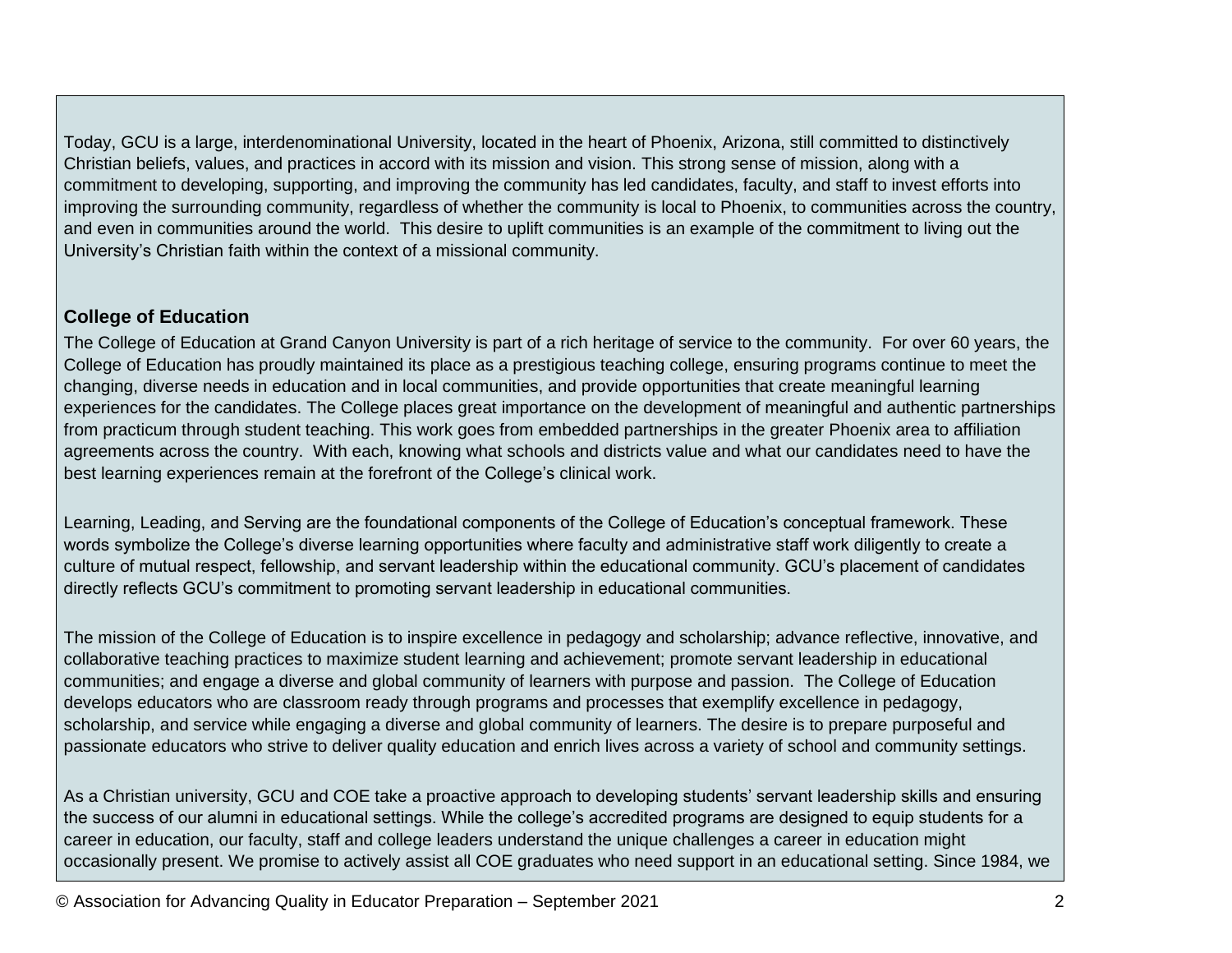have upheld this promise to provide additional support. To honor this promise, we ask graduates to pledge to uphold a high level of excellence in the educational setting.

#### **College of Education Pledge**

I pledge to:

- Be fully prepared every day.
- Inspire all students to achieve their greatest potential.
- Support unique learning needs.
- Model integrity and professional ethics.
- Be a lifelong learner.
- Learn, lead, and serve.

#### **AAQEP Accredited Programs**

#### **Undergraduate Initial Licensure Programs**

The College of Education currently offers five undergraduate initial teacher licensure programs, some with various emphasis areas. The initial teacher licensure programs fall under the categories of early childhood education, a dual degree in early childhood education and early childhood special education, elementary education, a dual degree in elementary education and special education, and secondary education. The College of Education collaborates and shares the secondary and K-12 education programs with other GCU colleges that are aligned with the specific content areas. These content areas include English, History, Mathematics, Chemistry, Biology, Physical Education, Business, Music, Theatre, and Dance.

#### **Graduate Initial Licensure Programs**

At the graduate level, the College supports candidates in five initial teacher licensure programs, including early childhood education, a dual degree in early childhood and early childhood special education, elementary education, secondary education, and special education.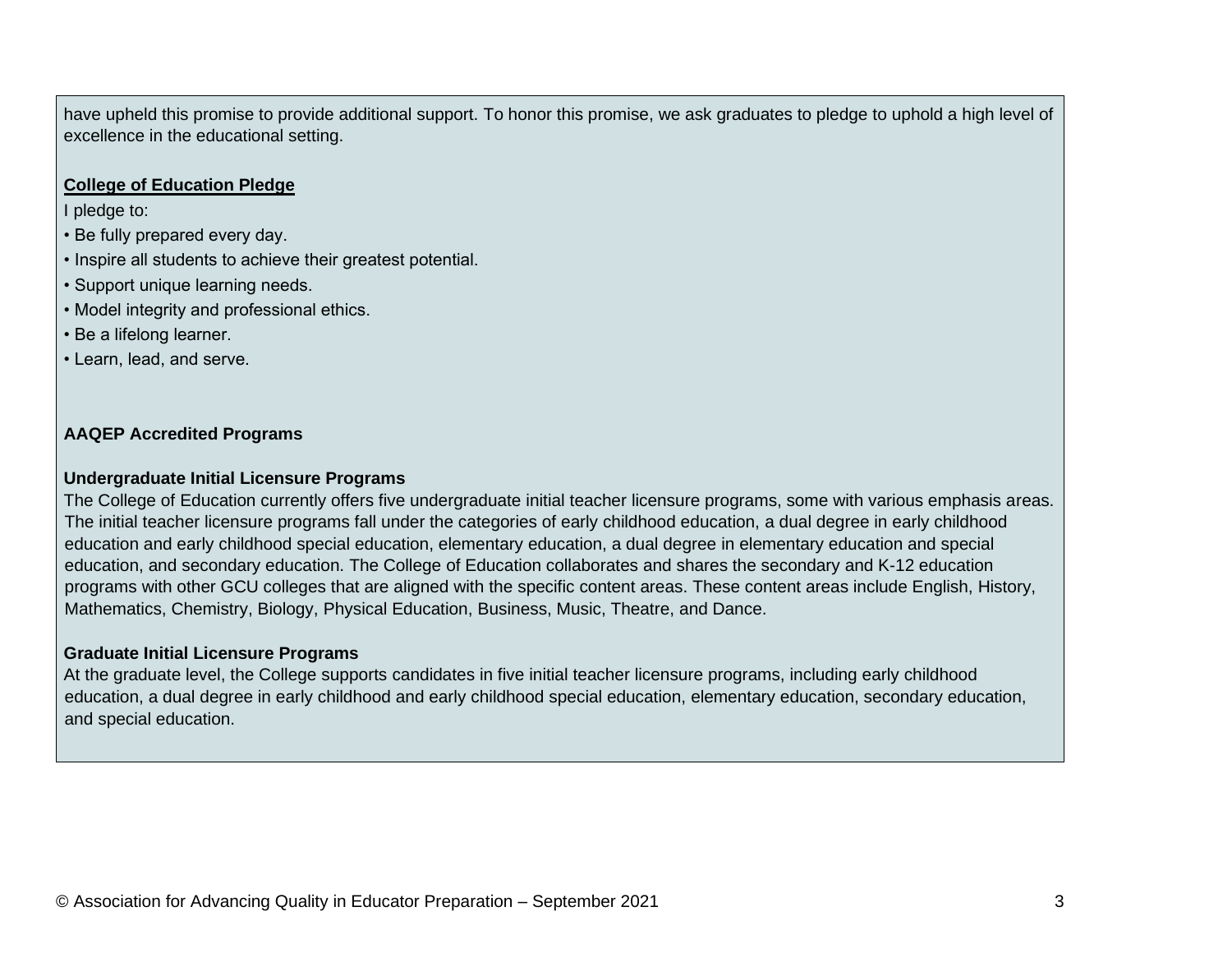#### **Public Posting URL**

If the provider is publicly posting data from this report, that information can be found at the following URL (web address):

<https://www.gcu.edu/academics/accreditation/college-of-education>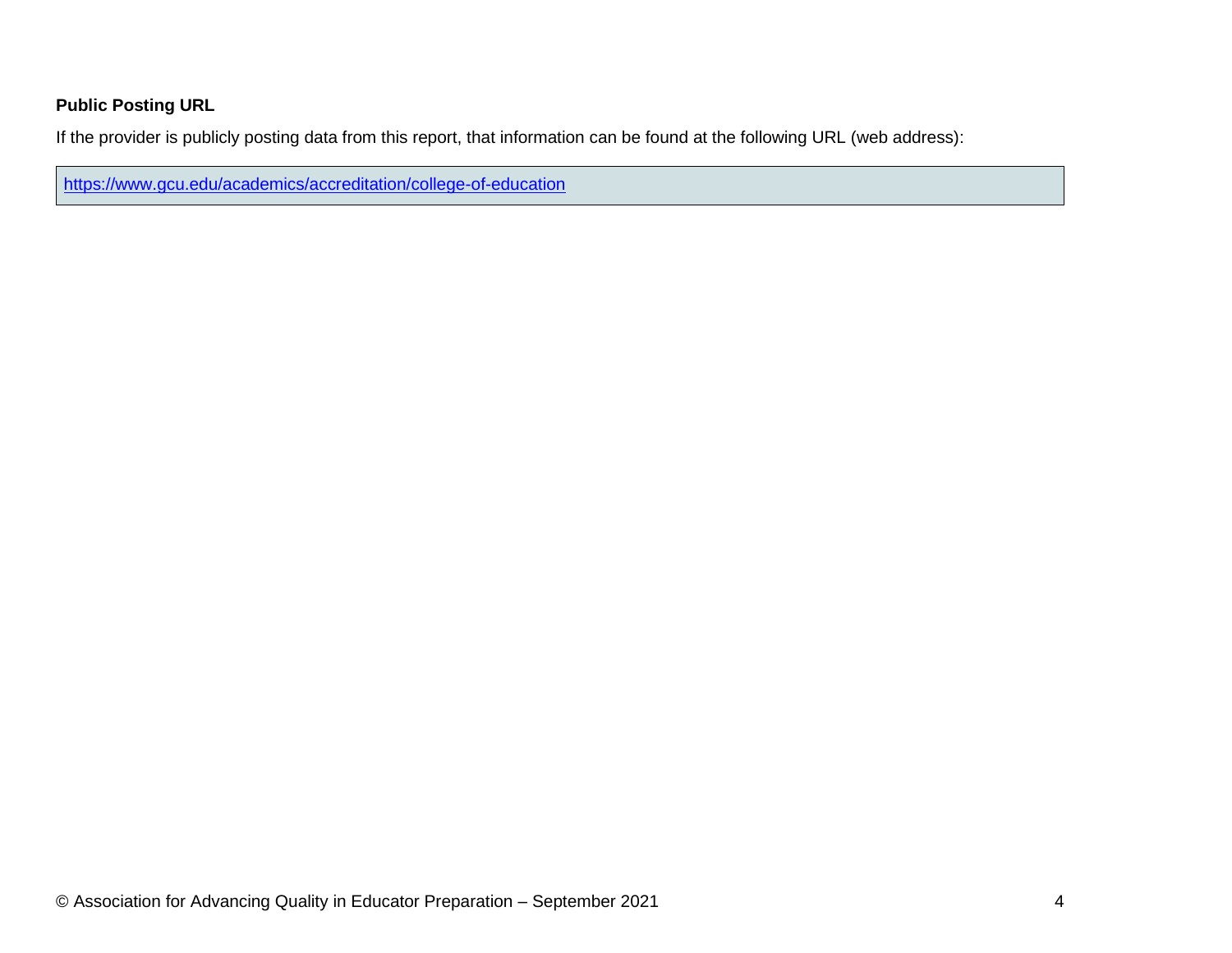## **2. Enrollment and Completion Data**

Table 1 shows enrollment and completion data from the most recently completed academic year for each program included in the AAQEP review.

#### **Table 1. Program Specification: Enrollment and Completers for Academic Year 2020-2021**

| <b>AAQEP Accredited Initial Teacher Licensure Programs</b>                                                                        |                                                                                                                             |                                              |                                                     |  |  |  |
|-----------------------------------------------------------------------------------------------------------------------------------|-----------------------------------------------------------------------------------------------------------------------------|----------------------------------------------|-----------------------------------------------------|--|--|--|
| <b>Degree or Certificate</b> granted by the institution/organization                                                              | AZ State Certificate, License,<br><b>Endorsement, or Other Credential</b><br>(AZ approved programs, unless otherwise noted) | Number of<br><b>Candidates</b><br>in 2020-21 | <b>Number of</b><br><b>Completers</b><br>in 2020-21 |  |  |  |
| Bachelor of Arts in Dance Education<br>(Leads to Initial Teacher Licensure)                                                       | Dance Education, PreK-12                                                                                                    | 6                                            | 5                                                   |  |  |  |
| Bachelor of Arts in Dance for Secondary Education<br>(Leads to Initial Teacher Licensure)                                         | Secondary Education, 6-12                                                                                                   | 5                                            |                                                     |  |  |  |
| Bachelor of Arts in English for Secondary Education<br>(Leads to Initial Teacher Licensure)                                       | Secondary Education, 6-12                                                                                                   | 451                                          | 70                                                  |  |  |  |
| Bachelor of Arts in History for Secondary Education<br>(Leads to Initial Teacher Licensure)                                       | Secondary Education, 6-12                                                                                                   | 624                                          | 53                                                  |  |  |  |
| Bachelor of Arts in Music Education-Choral: Voice<br>(Leads to Initial Teacher Licensure)                                         | Music Education, PreK-12                                                                                                    | 9                                            | 2                                                   |  |  |  |
| Bachelor of Arts in Music Education-Instrumental: Brass, Woodwind, Percussion, or Strings<br>(Leads to Initial Teacher Licensure) | Music Education, PreK-12                                                                                                    | 9                                            | 2                                                   |  |  |  |
| Bachelor of Arts in Music Education-Instrumental: Piano<br>(Leads to Initial Teacher Licensure)                                   | Music Education, PreK-12                                                                                                    | $\mathbf{1}$                                 | $\mathbf 1$                                         |  |  |  |
| Bachelor of Arts in Theatre Education<br>(Leads to Initial Teacher Licensure)                                                     | Theatre Education, PreK-12                                                                                                  | 8                                            | 3                                                   |  |  |  |
| Bachelor of Arts in Theatre for Secondary Education<br>(Leads to Initial Teacher Licensure)                                       | Secondary Education, 6-12                                                                                                   | 6                                            |                                                     |  |  |  |
| Bachelor of Science in Biology for Secondary Education<br>(Leads to Initial Teacher Licensure)                                    | Secondary Education, 6-12                                                                                                   | 21                                           | $\overline{7}$                                      |  |  |  |
| Bachelor of Science in Business for Secondary Education<br>(Leads to Initial Teacher Licensure)                                   | Secondary Education, 6-12                                                                                                   | 36                                           | 5                                                   |  |  |  |
| Bachelor of Science in Chemistry for Secondary Education<br>(Leads to Initial Teacher Licensure)                                  | Secondary Education, 6-12                                                                                                   | 6                                            | $\mathbf 1$                                         |  |  |  |
| Bachelor of Science in Early Childhood Education<br>(Leads to Initial Teacher Licensure)                                          | Early Childhood Education, Birth -Grade 3                                                                                   | 1,297                                        | 179                                                 |  |  |  |

© Association for Advancing Quality in Educator Preparation – September 2021 5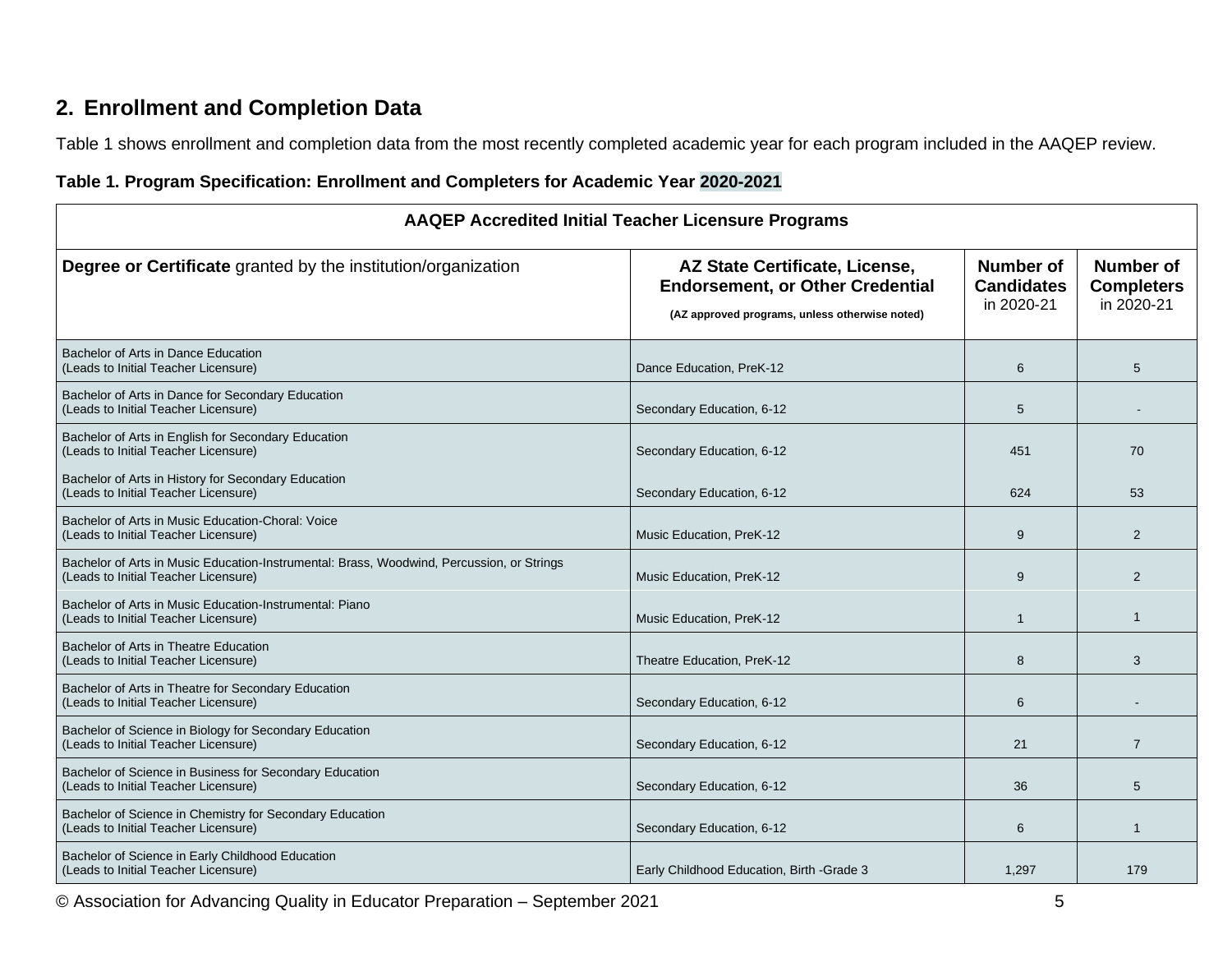| Bachelor of Science in Early Childhood Education and Early Childhood Special Education<br>(Leads to Initial Teacher Licensure)       | Early Childhood Education, Birth -Grade 3,<br>Early Childhood Special Education, Birth -Grade 3 | 905            | 69                    |
|--------------------------------------------------------------------------------------------------------------------------------------|-------------------------------------------------------------------------------------------------|----------------|-----------------------|
| Bachelor of Science in Elementary Education<br>(Leads to Initial Teacher Licensure)                                                  | Elementary Education, K-8                                                                       | 3,306          | 879                   |
| Bachelor of Science in Elementary Education and Special Education<br>(Leads to Initial Teacher Licensure)                            | Elementary Education, K-8, Mild/Moderate Disabilities, K-<br>12 <sup>2</sup>                    | 2,499          | 373                   |
| Bachelor of Science in Elementary Education with an Emphasis in Christian Education<br>(Leads to Initial Teacher Licensure)          | Elementary Education, K-8                                                                       | 74             | 10                    |
| Bachelor of Science in Elementary Education with an Emphasis in English as a Second Language<br>(Leads to Initial Teacher Licensure) | Elementary Education, K-8                                                                       | 179            | 37                    |
| Bachelor of Science in Elementary Education with an Emphasis in STEM (Leads to Initial Teacher<br>Licensure)                         | Elementary Education, K-8                                                                       | 74             |                       |
| Bachelor of Science in Elementary Education with an Emphasis in Teaching Reading<br>(Leads to Initial Teacher Licensure)             | Elementary Education, K-8                                                                       | 54             |                       |
| Bachelor of Science in Mathematics for Secondary Education<br>(Leads to Initial Teacher Licensure)                                   | Secondary Education, 6-12                                                                       | 261            | 53                    |
| Bachelor of Science in Physical Education<br>(Leads to Initial Teacher Licensure)                                                    | Physical Education, PreK - 12                                                                   | 25             | 5                     |
| Master of Education in Early Childhood Education<br>(Leads to Initial Teacher Licensure)                                             | Early Childhood Education, Birth -Grade 3                                                       | 508            | 197                   |
| Master of Education in Early Childhood Education<br>(Nevada ARL)(Leads to Initial Teacher Licensure)                                 | Early Childhood Education, Birth -Grade 2 (Nevada)                                              | $\mathbf{1}$   |                       |
| Master of Education in Early Childhood Education and Early Childhood Special Education<br>(Leads to Initial Licensure)               | Early Childhood Education, Birth -Grade 3,<br>Early Childhood Special Education, Birth -Grade 3 | 420            | 139                   |
| Master of Education in Elementary Education<br>(Leads to Initial Teacher Licensure)                                                  | Elementary Education, K-8                                                                       | 1.426          | 823                   |
| Master of Education in Elementary Education<br>(Nevada ARL)(Leads to Initial Teacher Licensure)                                      | Elementary Education, K-8 (Nevada)                                                              | $\overline{7}$ | $\boldsymbol{\Delta}$ |
| Master of Education in Elementary Education and Special Education<br>(Leads to Initial Licensure)                                    | Elementary Education, K-8,<br>Mild/Moderate Disabilities, K-12                                  | 76             |                       |
| Master of Education in Secondary Education<br>(Leads to Initial Teacher Licensure)                                                   | Secondary Education, 6-12                                                                       | 53             | 627                   |
| Master of Education in Secondary Education with an Emphasis in Humanities<br>(Leads to Initial Teacher Licensure)                    | Secondary Education, 6-12                                                                       | 546            | 13                    |
| Master of Education in Secondary Education with an Emphasis in STEM (Leads to Initial Teacher<br>Licensure)                          | Secondary Education, 6-12                                                                       | 361            | 16                    |
| Master of Education in Secondary Humanities Education (Nevada ARL)                                                                   | Secondary Education, 7-12 (Nevada)                                                              | 6              | 2                     |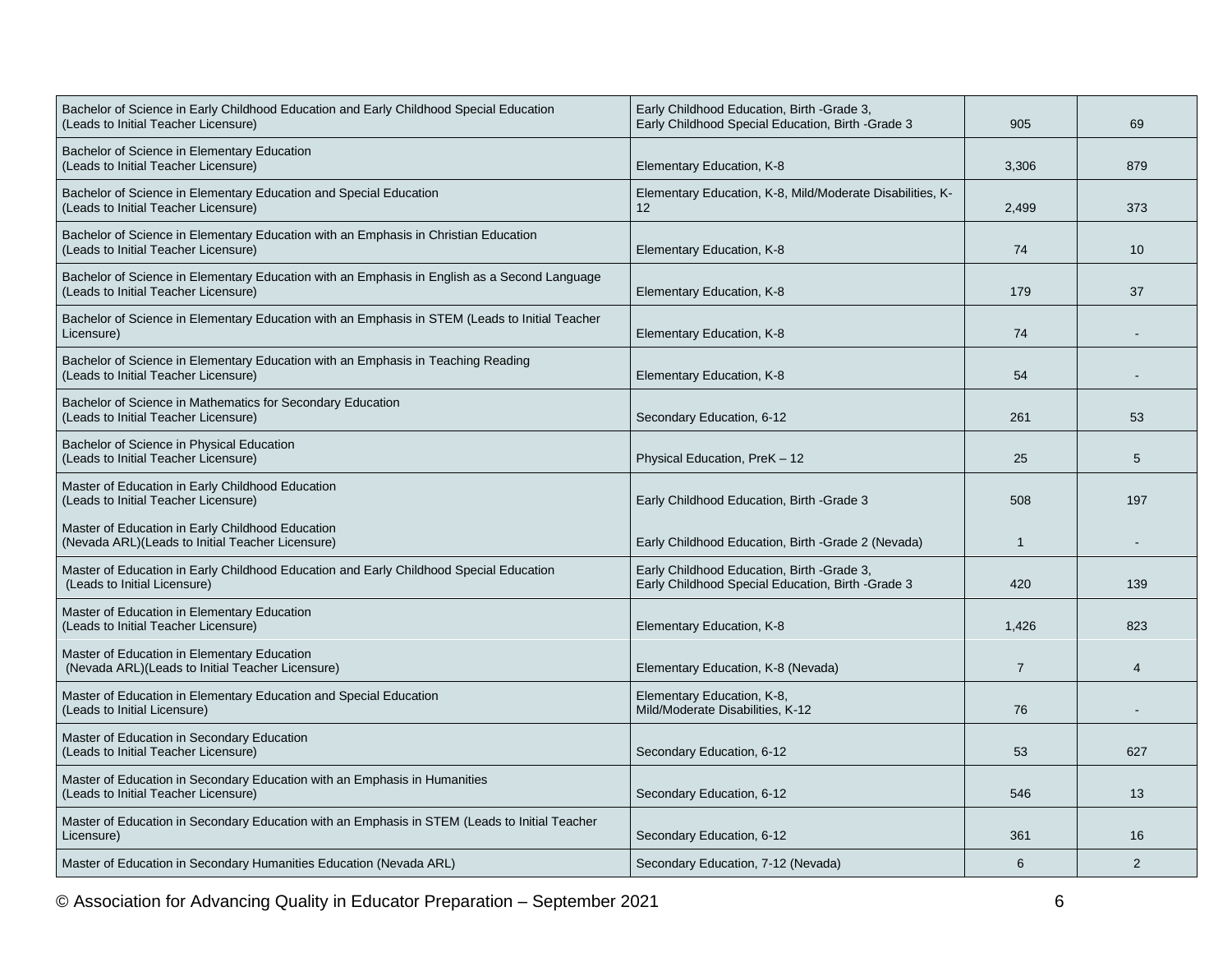| (Leads to Initial Teacher Licensure)                                                                 |                                              |        |       |
|------------------------------------------------------------------------------------------------------|----------------------------------------------|--------|-------|
| Master of Education in Secondary STEM Education (Nevada ARL)<br>(Leads to Initial Teacher Licensure) | Secondary Education, 7-12 (Nevada)           |        |       |
| Master of Education in Special Education<br>(Leads to Initial Teacher Licensure)                     | Mild/Moderate Disabilities, K-12             | 1.471  | 1,015 |
| Master of Education in Special Education (Nevada ARL)<br>(Leads to Initial Teacher Licensure)        | Generalist (Mild to Moderate), K-12 (Nevada) |        |       |
| Master of Education in Special Education: Moderate to Severe<br>(Leads to Initial Teacher Licensure) | Moderate/Severe Disabilities, K-12           | 108    |       |
|                                                                                                      | TOTALS:                                      | 14.851 | 4,596 |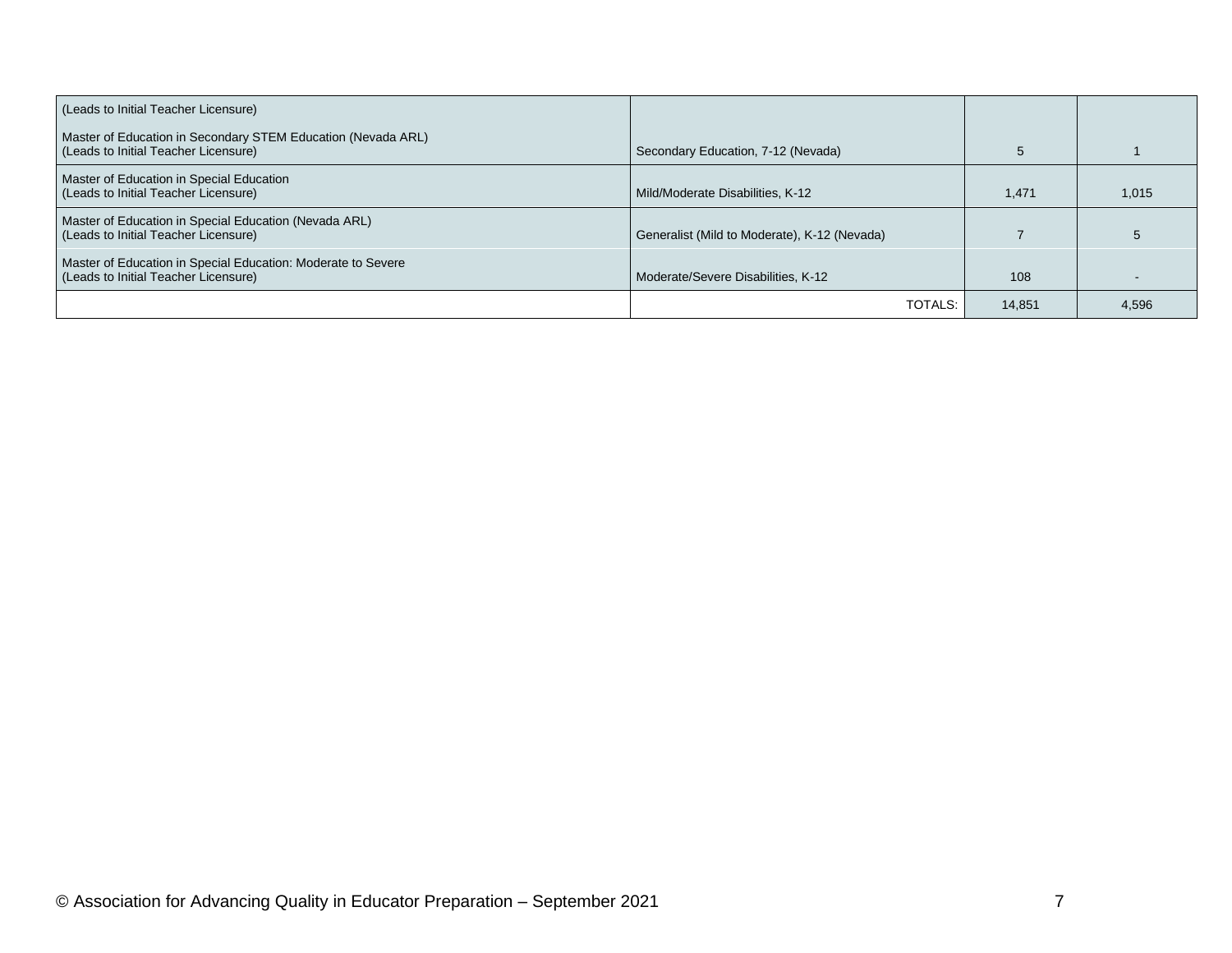#### **Added or Discontinued Programs**

Any programs within the AAQEP review that have been added or discontinued within the past year are listed below. (This list is required only from providers with accredited programs.)

| <b>Retired Programs</b>                                                                                      |                                                                                                                             |  |  |  |  |  |  |  |
|--------------------------------------------------------------------------------------------------------------|-----------------------------------------------------------------------------------------------------------------------------|--|--|--|--|--|--|--|
| There were no retired initial teacher licensure programs during the 2020-2021 year.                          |                                                                                                                             |  |  |  |  |  |  |  |
| <b>New Programs</b><br>The following programs are new programs that have launched in 2020-2021               |                                                                                                                             |  |  |  |  |  |  |  |
| <b>Degree or Certificate</b> granted by the institution/organization                                         | AZ State Certificate, License, Endorsement, or Other<br><b>Credential</b><br>(AZ approved programs, unless otherwise noted) |  |  |  |  |  |  |  |
| Master of Education in Elementary Education and Special Education<br>(Leads to Initial Licensure)            | Elementary Education, K-8,<br>Mild/Moderate Disabilities, K-12                                                              |  |  |  |  |  |  |  |
| Graduate Certificate of Completion in L.E.A.P. to Teach Elementary Education<br>(Leads to Initial Licensure) | Elementary Education, K-8                                                                                                   |  |  |  |  |  |  |  |
| Graduate Certificate of Completion in L.E.A.P. to Teach Secondary Education<br>(Leads to Initial Licensure)  | Secondary Education, 6-12                                                                                                   |  |  |  |  |  |  |  |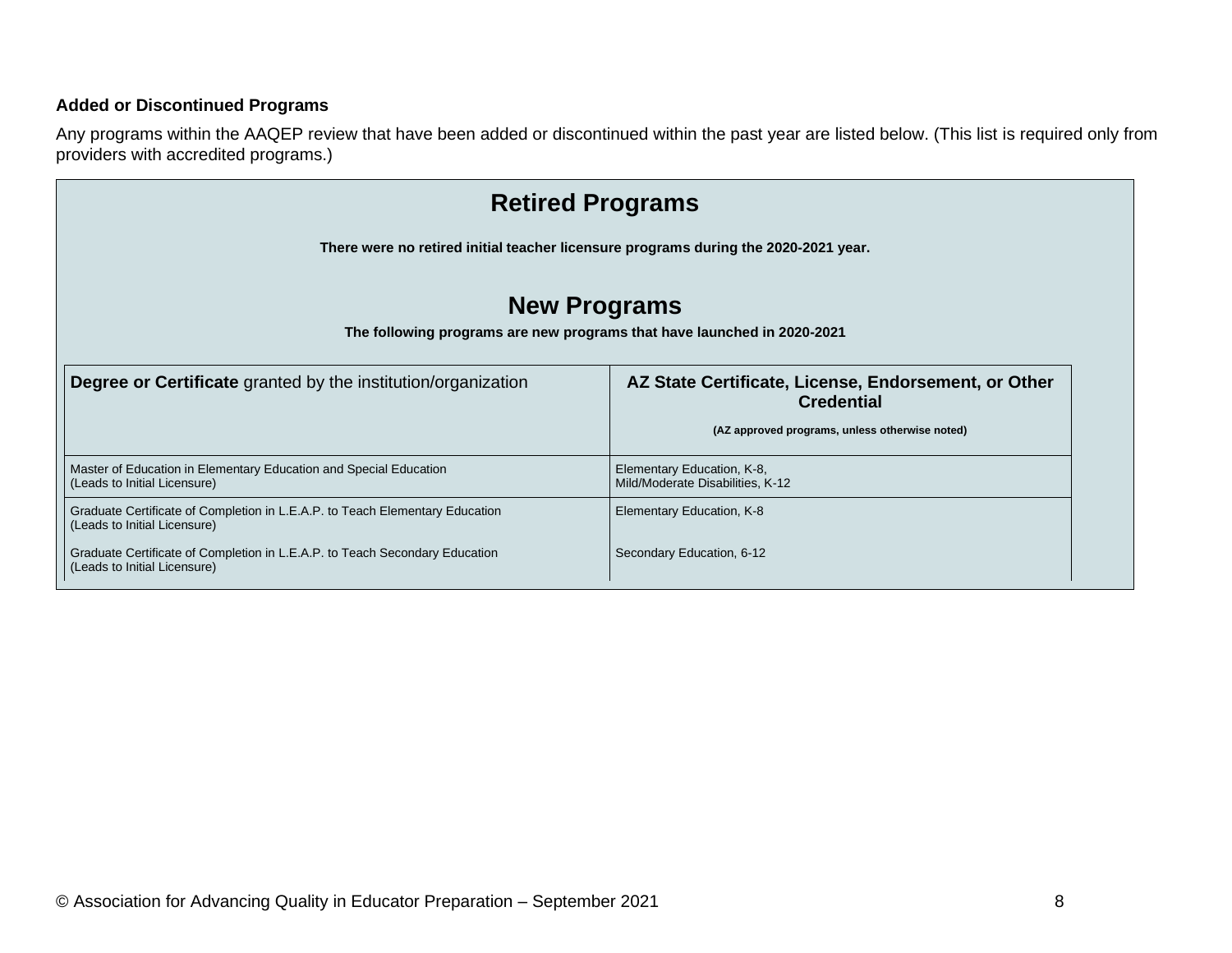### **3. Program Performance Indicators**

The program performance information in Table 2 applies to the academic year indicated in Table 1.

#### **Table 2. Program Performance Indicators**

1. **Total enrollment** in the educator preparation programs shown in Table 1. This figure is an unduplicated count, i.e., individuals earning more than one credential may be counted in more than one line above but only once here.

During the 2020-2021 year, there were 14,851 unique candidates enrolled in our AAQEP-accredited initial teacher licensure programs.

2. **Total number of unique completers** (across all programs) included in Table 1. This figure is an unduplicated count, i.e., individuals who earned more than one credential may be counted in more than one line above but only once here.

During the 2020-2021 year, there were 4,596 unique graduates from our AAQEP-accredited initial teacher licensure programs.

3. **Number of recommendations** for certificate, license, or endorsement included in Table 1.

In the 2020-2021 year, there were 4,596\* initial teacher licensure graduates recommended for certification. Of those graduates, 581\* graduates were recommended for certification in more than one area as a result of graduating from a dual licensure program.

\**Not all states require recommendations and not all candidates request recommendations.*

4. **Cohort completion rates for candidates** who completed the various programs within their respective program's expected timeframe and in 1.5 times the expected timeframe.

The cohort completion rates below reflect cohorts with expected graduates in the 2020-2021 year. Newer program versions will have cohort completion rates once cohorts reach their expected graduation dates.

Of the programs with cohort completion rates, the expected completion timeframes are as follows:

- 54 months for undergraduate initial teacher licensure programs.
- Between 25-30 months for graduate initial teacher licensure programs. See the table below for the expected timeframes for each program.

Completion rates that have fallen below the average rate for comparable AAQEP accredited programs are reviewed annually along with other program data to determine the need for review prior to the scheduled program review cycle.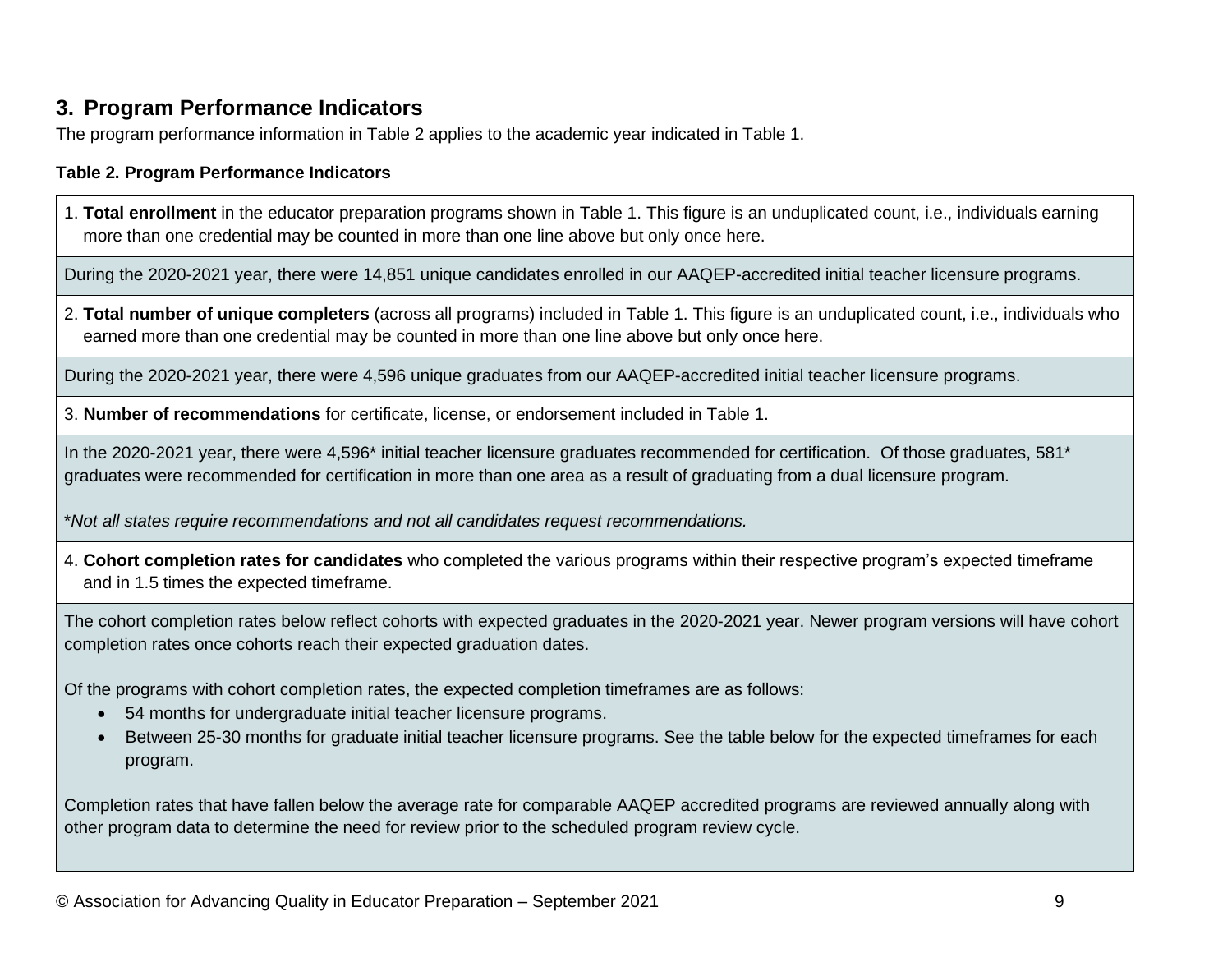#### **AAQEP Accredited Initial Teacher Licensure Programs:**

|                                                                                           | <b>Expected</b><br><b>Timeframe</b> | 100% Expected    | 100-150% Expected | <b>Total Completion</b> |
|-------------------------------------------------------------------------------------------|-------------------------------------|------------------|-------------------|-------------------------|
| Program                                                                                   | (Months)                            | <b>Timeframe</b> | Timeframe         | Within 150%             |
| Bachelor of Arts in Dance Education**                                                     | 54                                  | 22.22%           | 3.70%             | 25.93%                  |
| Bachelor of Arts in History for Secondary Education                                       | 54                                  | 6.45%            | 3.23%             | 9.68%                   |
| Bachelor of Arts in Music Education-Choral: Voice                                         | 54                                  | 11.11%           | $0.00\%$          | 11.11%                  |
| Bachelor of Arts in Music Education-Instrumental: Brass, Woodwind, Percussion, or Strings | 54                                  | 43.75%           | 6.25%             | 50.00%                  |
| Bachelor of Arts in Music Education-Instrumental: Piano                                   | 54                                  |                  |                   |                         |
| Bachelor of Arts in Theatre Education**                                                   | 54                                  | 8.33%            | $0.00\%$          | 8.33%                   |
| Master of Education in Early Childhood Education (Leads to Initial Teacher Licensure)     | 27                                  | 44.50%           | 8.95%             | 53.45%                  |
| Master of Education in Early Childhood Education and Early Childhood Special Education    | 25                                  | 11.06%           | 29.33%            | 40.38%                  |
| (Leads to Initial Licensure)                                                              |                                     |                  |                   |                         |
| Master of Education in Elementary Education (Leads to Initial Teacher Licensure)          | 30                                  | 47.26%           | 8.59%             | 55.85%                  |
| Master of Education in Secondary Education (Leads to Initial Teacher Licensure)           | 26                                  | 41.55%           | 7.88%             | 49.43%                  |
| Master of Education in Secondary STEM Education (Nevada ARL)                              | 29                                  |                  |                   |                         |
| Master of Education in Special Education (Leads to Initial Teacher Licensure)             | 30                                  | 48.35%           | 9.78%             | 58.14%                  |
| Initial Teacher Licensure Program Total                                                   |                                     | 42.98%           | 9.86%             | 52.85%                  |

*\*No cohort completion rate. Completion rates are only calculated for programs with 10 or more students in the cohort.* 

*\*\* Program retired in the 2019-2020 year.* 

5. **Summary of state license examination results**, including teacher performance assessments, and specification of any examinations on which the pass rate (cumulative at time of reporting) was below 80%.

All College of Education initial teacher licensure programs are approved by the Arizona State Board of Education. The state of Arizona has utilized the Pearson National Evaluation System (NES) series of content and professional knowledge tests since 2013, except for early childhood testing, which uses the Pearson Arizona Educator Proficiency Assessments (AEPA).

The most recent content knowledge and professional knowledge pass rates from the 2021 Title II Report are listed below. Data below is based on program completers from the 2019-2020 year.

#### **2019-2020 Title II Pass Rates**

| <b>Test Type</b>         | Assessment<br><b>Code</b> | <b>Assessment Name</b>      | <b>Takers</b> | Passers | Pass<br>Rate |
|--------------------------|---------------------------|-----------------------------|---------------|---------|--------------|
| <b>Content Knowledge</b> | 001                       | <b>Elementary Education</b> |               |         |              |

© Association for Advancing Quality in Educator Preparation – September 2021 10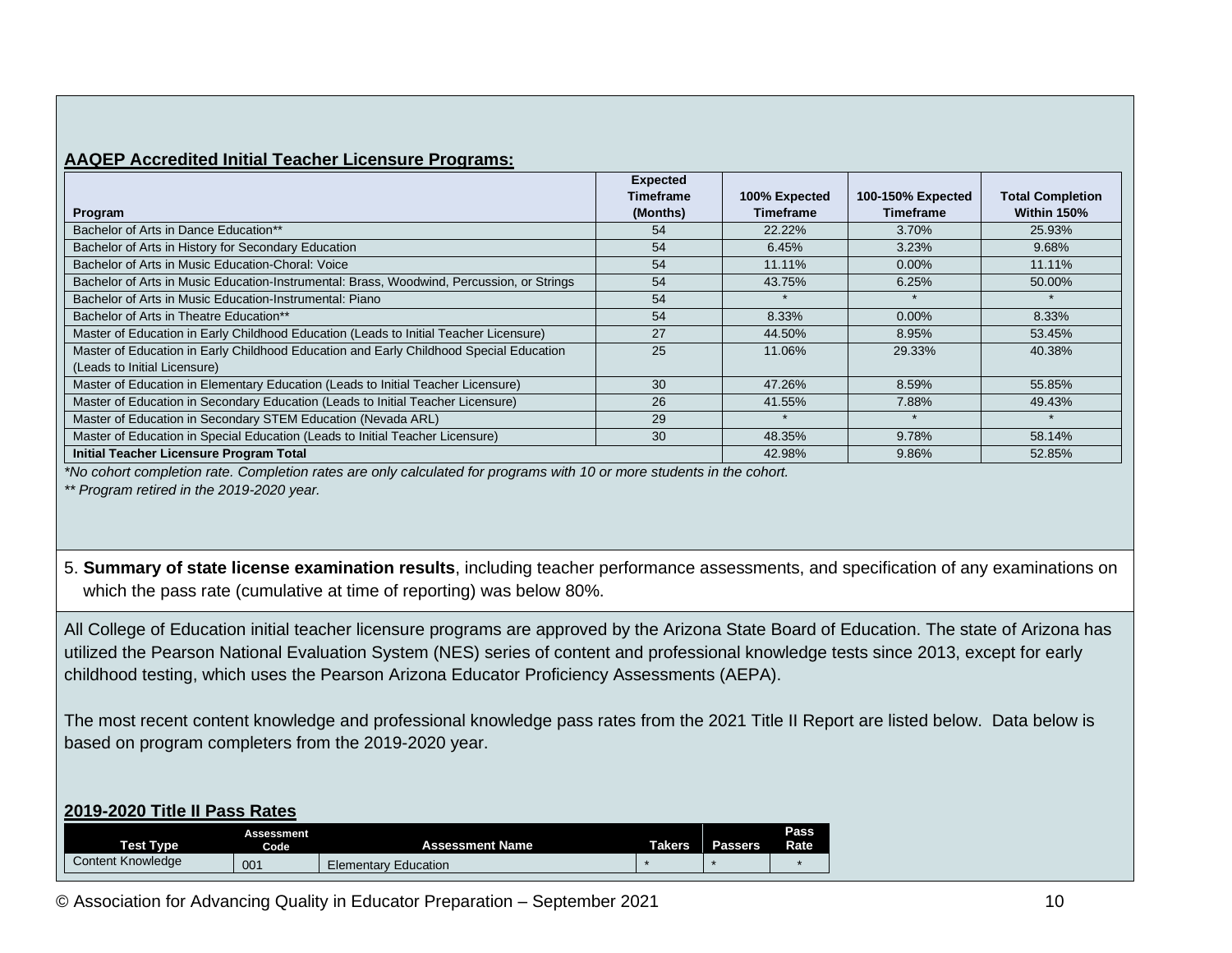|                               | 036          | Early Childhood Education               | 145     | 136     | 94      |
|-------------------------------|--------------|-----------------------------------------|---------|---------|---------|
|                               | NT102        | Elementary Education (Subtests I)       | 657     | 604     | 92      |
|                               | <b>NT103</b> | Elementary Education (Subtests II)      | 646     | 561     | 87      |
|                               | <b>NT301</b> | English Language Arts                   | 29      | 29      | 100     |
|                               | <b>NT302</b> | History                                 | 17      | 16      | 94      |
|                               | <b>NT304</b> | <b>Mathematics</b>                      | 17      | 14      | 82      |
|                               | <b>NT305</b> | <b>Biology</b>                          | $\star$ | $\star$ | $\star$ |
|                               | NT306        | Chemistry                               | $\star$ | $\star$ | $\star$ |
|                               | <b>NT309</b> | <b>Business Education</b>               | $\star$ | $\star$ | $\star$ |
|                               | <b>NT504</b> | <b>Music</b>                            | $\star$ | $\star$ | $\star$ |
|                               | <b>NT506</b> | <b>Physical Education</b>               | $\star$ | $\star$ | $\star$ |
| <b>Professional Knowledge</b> | 093          | Professional Knowledge: Early Childhood | 100     | 84      | 84      |
|                               | <b>NT051</b> | Professional Knowledge: Elementary      | 495     | 481     | 97      |
|                               | <b>NT052</b> | Professional Knowledge: Secondary       | 202     | 201     | 100     |
|                               | **083        | Special Ed.: Early Childhood            | 36      | 20      | $56**$  |
|                               | **NT601      | <b>Special Education</b>                | 339     | 312     | 92      |

*\*\*Pass rates are not calculated for exams with less than 10 test takers.* 

\*\*The Bachelor of Science in Early Childhood Education and Early Childhood Special Education and Master of Education in Early Childhood Education and Early Childhood Special Education programs are currently under revision based on the results from recent Program Reviews. With the revision, steps will be taken to address student and completer preparedness for *the AZ083 Special Ed.: Early Childhood exam.* 

6. Narrative explanation of **evidence available from program completers**, with a characterization of findings.

Evidence available from program completers is compiled using highlighted information from the GCU End of Program (EOP) Survey and the College of Education Alumni Survey. End of Program Survey results from 2020 indicate our initial teacher licensure program completers rate their program satisfaction above 90%.

An alumni survey that included more AAQEP and program aligned questions was deployed in 2021 to gather additional information from our 2019 initial program completers. Selected responses from this piloted version of the College of Education Alumni Survey demonstrate how program completers rate their impact on student learning and how their program prepared them to be culturally responsive. In terms of impact on student learning, 83.3%\* of initial teacher licensure respondents report that their program prepared them to impact student learning. Completers cited evidence from a variety of student achievement data (standardized tests, formative and summative assessments, etc.). When asked how their program prepared them to become culturally responsive educators, 83.3%\* of initial teacher licensure graduates felt their program prepared them. We will continue to gather additional data to review and determine expected outcomes and next steps.

*\*Preliminary feedback from the 2019 College of Education Alumni Survey*

© Association for Advancing Quality in Educator Preparation – September 2021 11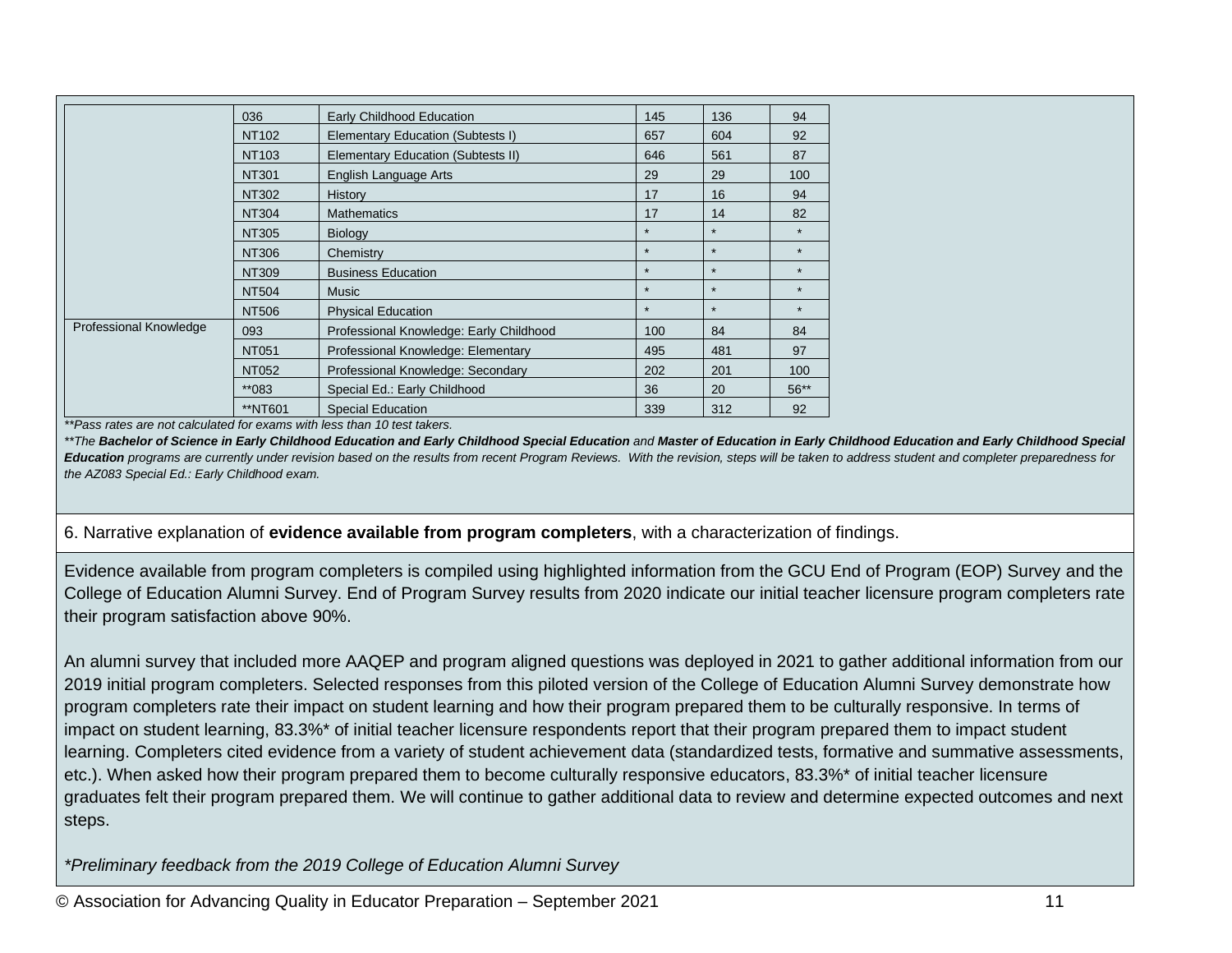#### **Initial Teacher Licensure Programs**

1) GCU End of Program (EOP) Survey results from 2020 indicate a 91.22% program satisfaction rating.

| ProgramType          | OverallSatisfactionResponseCnt    OverallSatisfaction |        |
|----------------------|-------------------------------------------------------|--------|
| TRADITIONAL          | -206                                                  | 90.05% |
| NONTRADITIONAL 1.294 |                                                       | 91.40% |
| Total                | 1.500                                                 | 91.22% |

2) Preliminary responses from the 2019 Graduation Year - College of Education Alumni Survey - Initial Teacher Licensure Programs

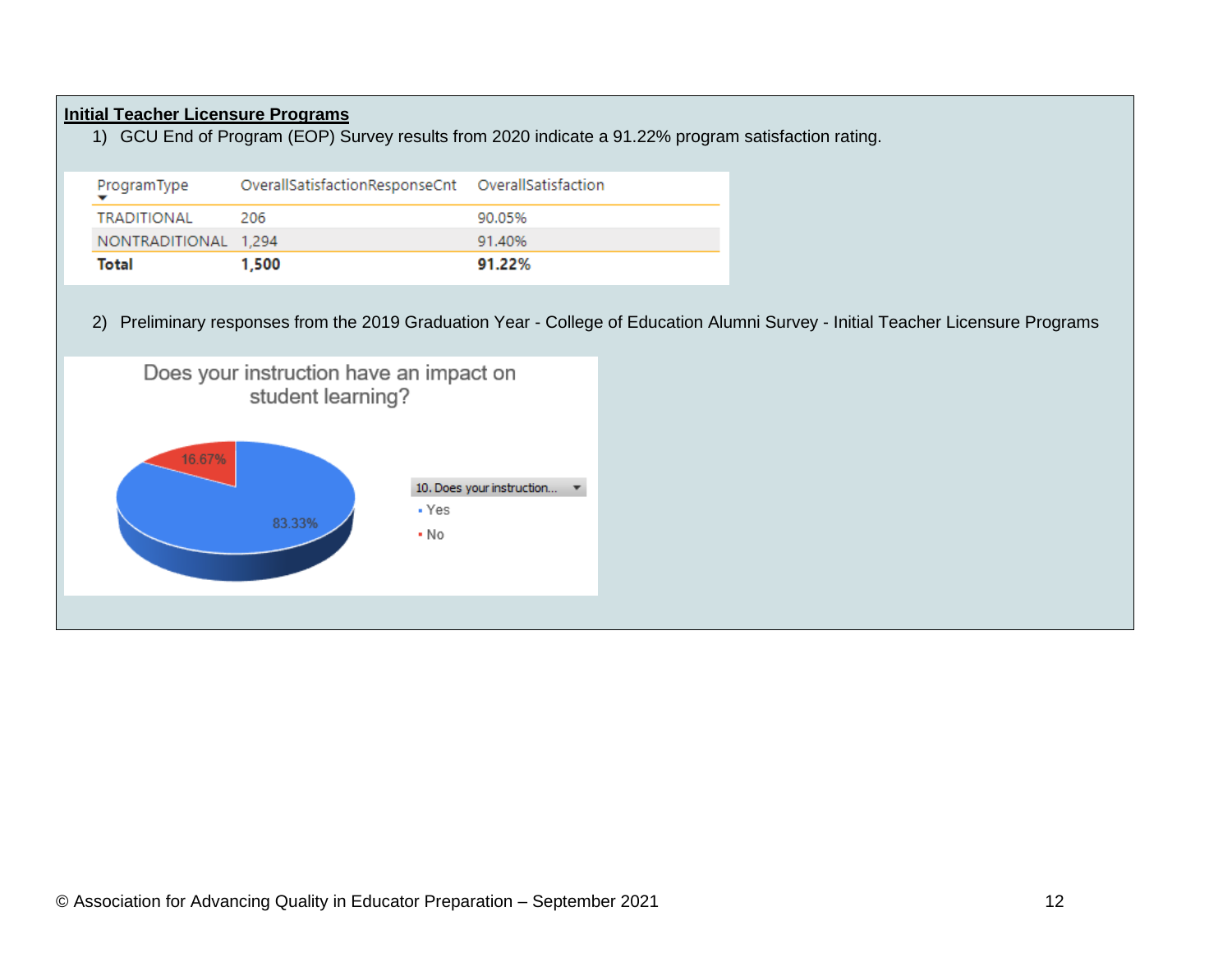Did your degree program prepare you to be a culturally inclusive and responsive teacher able to address diverse learner's needs?



7. Narrative explanation of **evidence available from employers of program completers**, with a characterization of findings.

The College of Education gathers formal and informal information on their graduates from three primary sources – survey/interviews with local and Arizona principals and district officials, information from partnership projects, and targeted national principal survey on a rotating cycle. At this time, the State of Arizona does not do any survey of principals or districts for any information on candidates or graduates. The results and findings from these sources demonstrate that the GCU graduates in general are in high demand for jobs, are prepared for the demands of teaching, are professionals with good character and values, and are responsive to student needs. The findings are similar from both local and national perspectives. While the College of Education is always on a path of continuous improvement, we do take note that our graduates appear to be learning, leading, and serving in their communities.

#### **Examples of Evidence Available from Employers of Program Completers:**

**Lopes Leap to Teach and Lead** is a biannual event hosted by the College for schools and districts to build relationships with our candidates and graduates for potential placement in their schools. Surveys and interviews are conducted at each event to gather information regarding our graduates and ways to better serve the communities. Due to continued COVID-19 restrictions, the spring 2021 event was held virtually. The fall 21 event was held on November 16, 2021. Forty-four employers and 200 students were in attendance. Seventeen respondents representing schools and districts in Arizona were interviewed.

• **Question 1 - "Do you currently have GCU candidates or alumni at your school?"**

17 responded they had candidates and graduates in their schools in the following ways: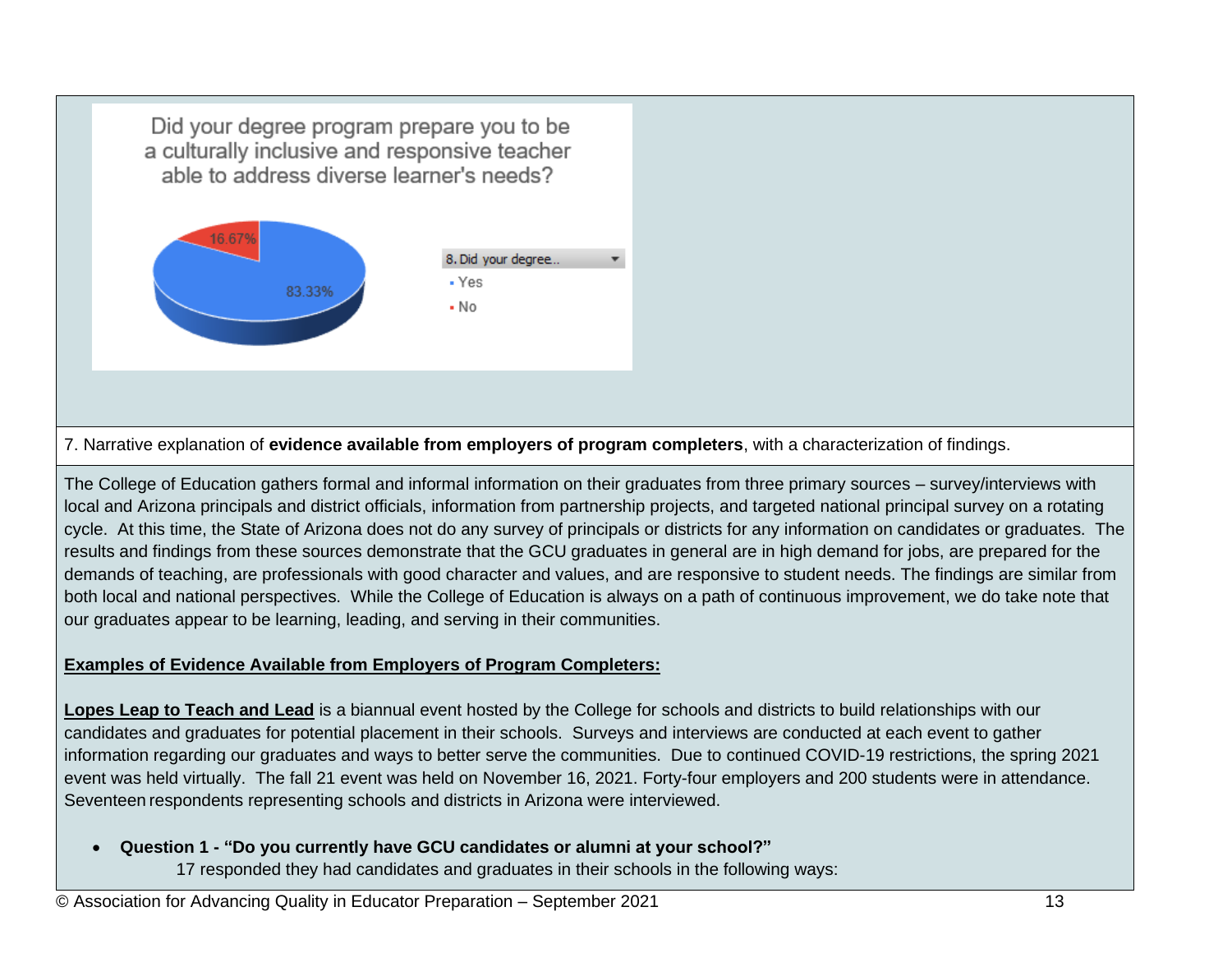- Practicum/field experiences and/or student teaching (11)
- Contracted employees (15) (Some sites have both current students and contracted employees.)
- **Question 3 – "What qualities do GCU students/alumni possess that other students/graduates do not?"**
	- $\circ$  Responses included "compassionate and a heart that understands education is a calling," "appreciative of the opportunity to intern," "knowledge of their content area and technology skills," "strong work ethic, reliability and professionalism," "good understanding of the community and area they serve"
- **Question 4 – "How could the College of Education help you in both preparing teachers and filling the different needs at your school?"**
	- o Responses included "more preparation on lesson planning," "additional theology background," "focus on challenges specific to Arizona – familiarity with the school's family community and diverse backgrounds," "continued events and ways to connect with candidates," "increased and stronger partnerships"

**Student Teaching Intern Certificate** – GCU worked with local districts and other state entities to meet the needs of the local teacher shortage to develop a Student Teaching Intern Certificate that allows certain candidates to fill open positions in local schools, provided they meet certain requirements and fulfill the requirements of their institution of higher education. Since Fall 2017, 197 GCU Student Teaching Intern candidates have filled these positions in local schools. This includes 42 candidates in the 2020-2021 school year.

**Canyon L.E.A.P. to Teach** – Due to the successes of the GCU candidates and graduates in the field, local districts asked to partner with us to create a local alternative pathway to teaching for GCU candidates. Implemented in late Fall 2020, 6 local districts have partnered with the College of Education to create the Canyon **L**ocal **E**ducation **A**gency **P**athway (L.E.A.P.) to Teach program. The pilot has been completed and 14 graduates have completed the program. We are now offering graduate certificate program pathways.

**Local School Embedded Partnership** – The College of Education's conceptual framework heralds learning, leading, and serving. As such, intentional partnerships with local schools and districts are critical. These partnerships are typically grown from a need that local schools or districts have that they believe the College of Education programs and their graduates could help fill. The embedded partnership model the COE established many years ago continues to be a successful addition to local school communities. In one example, fulltime faculty member, Dr. Jim Mostofo, helped lead this initiative by providing regular support to Empower College Prep and its teachers. Dr. Mostofo has observed and delivered feedback to eight individual teachers, including five first year teachers. The feedback was implemented, and a follow-up observation continued the support and progress. In addition, ongoing discussions with Dr. Mostofo and school administration leadership revealed school-wide needs, which were addressed through two professional development sessions led by Dr. Mostofo.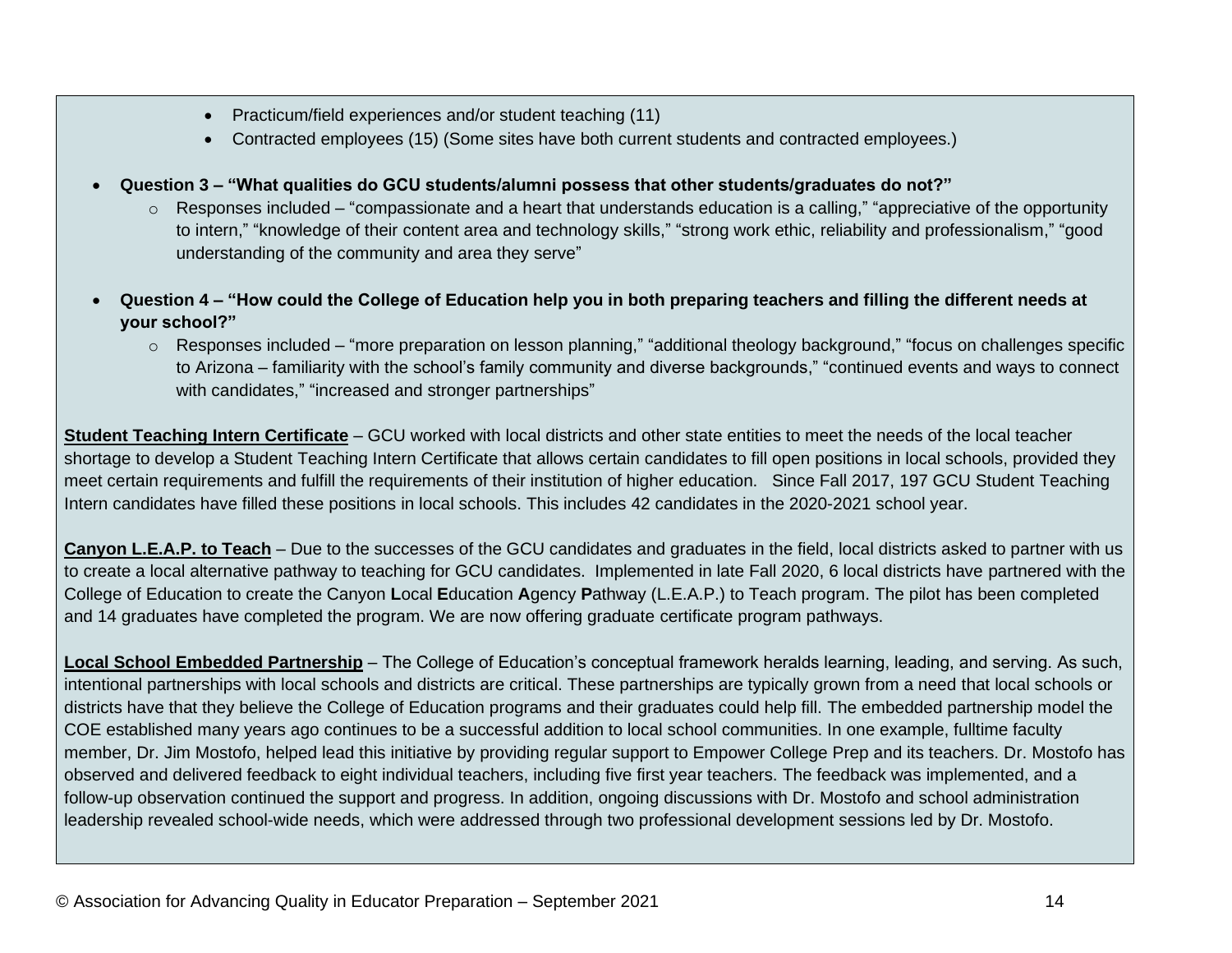**Emergency Substitution Partnership** – In 2021, a new partnership was established with the Phoenix Elementary School District and the Murphy School District. Organized and led by fulltime faculty member, Claudia Coleman, GCU students collaborated with district administrators to complete training and documentation necessary to receive an emergency substitute certification through the Arizona Department of Education. Claudia Coleman observed the GCU students in the classroom during the first three days of substitute teaching. She provided feedback and resources to the COE students. Currently, there is one student with an emergency substitute teaching certificate participating in this opportunity with Phoenix Elementary School District. There are five students awaiting their certificate to begin subbing positions in January. There are nine students awaiting their certificates to begin teaching with Murphy School District in January.

#### **National Survey Data**

The most recent national data collected was from a survey conducted by the national educational research firm Eduventures for the College of Education. The survey informed the College of how completers have engaged in their relevant professional practice and what strategies learned in their program were used in the classroom. In the survey, principals were asked about College of Education graduates, and some of their primary findings included GCU graduates excel at "making learners feel valued, taking responsibility for learners' growth, observing thoughtfully, using technology, and collaborating with families and communities." Our next cycle for a national survey of principals would have been conducted in Spring 2020, but due to COVID-19, has been rescheduled for late 2022.

8. **Employment (and/or more schooling) rates** for the immediate prior year's completers, if known.

#### **Initial Teacher Licensure Programs**

GCU End of Program (EOP) survey data from the 2020 graduation year shows a 72% employment and graduate school rate for our initial teacher licensure programs at the time of program completion.

Additionally, GCU alumni survey data from the 2019 graduation year shows a 90% employment and graduate school rate for graduates of our AAQEP-accredited initial teacher licensure programs.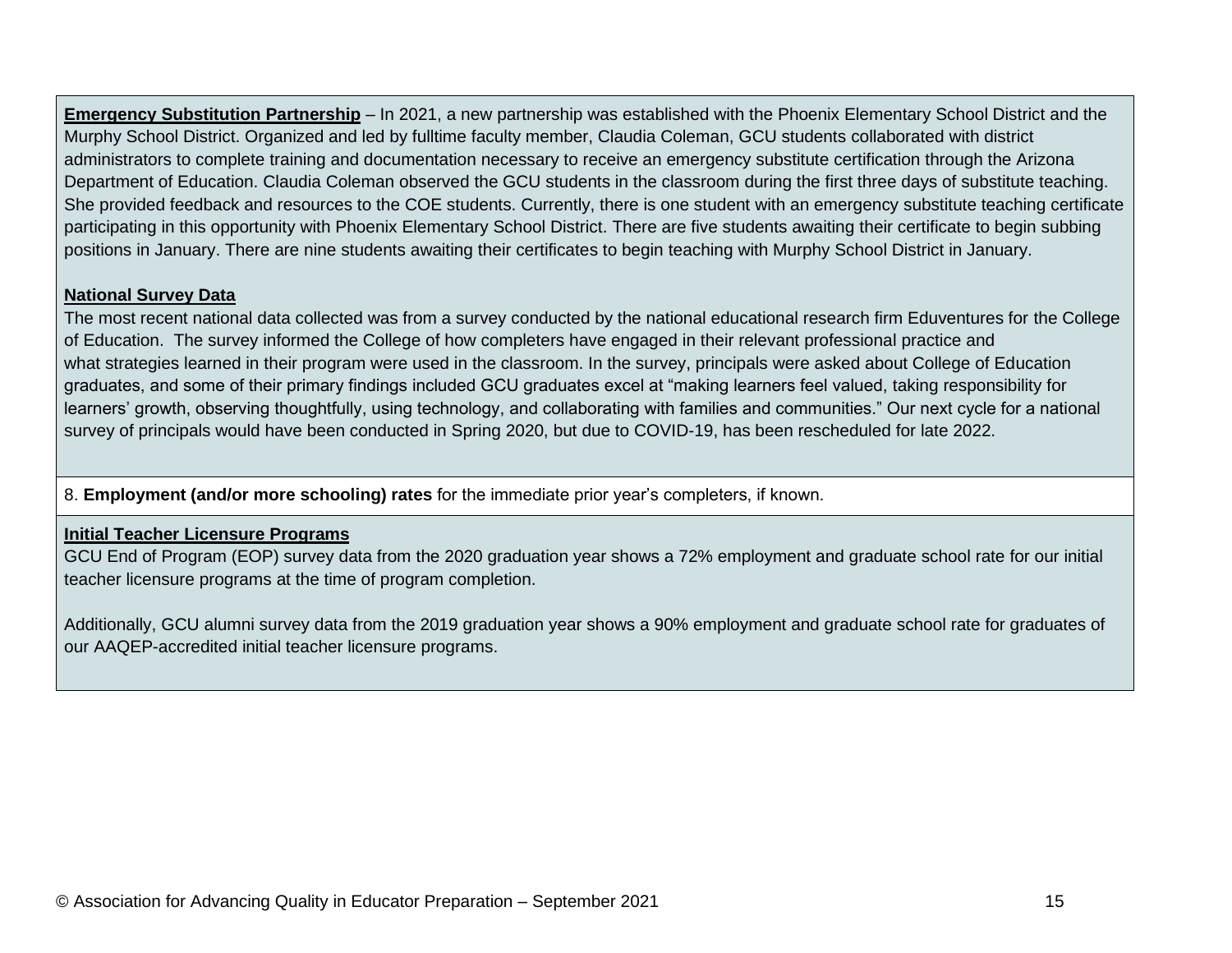## **4. Candidate Academic Performance Indicators**

Tables 3 and 4 report on select measures of candidate/completer performance related to AAQEP Standards 1 and 2, including the program's expectations for successful performance and indicators of the degree to which those expectations are met.

#### **Table 3. Expectations and Performance on Standard 1: Candidate and Completer Performance**

# **Standard 1: Initial Teacher Licensure Programs**

| <b>Provider</b><br><b>Selected</b><br><b>Measures</b> | <b>Explanation</b><br>οf<br><b>Performance</b><br><b>Expectation</b>                                                                                 | Level or Extent of Success in Meeting the Expectation |                                                                                                                                                                                                                                                                                                                                                                                                                                          |                                           |               |                |              |  |  |
|-------------------------------------------------------|------------------------------------------------------------------------------------------------------------------------------------------------------|-------------------------------------------------------|------------------------------------------------------------------------------------------------------------------------------------------------------------------------------------------------------------------------------------------------------------------------------------------------------------------------------------------------------------------------------------------------------------------------------------------|-------------------------------------------|---------------|----------------|--------------|--|--|
| Content and<br>Professional<br>Knowledge<br>Testing   | All College of<br><b>Education initial</b><br>teacher<br>licensure<br>programs are<br>approved by the<br>Arizona State<br>Board of<br>Education, The | success.                                              | As provided from the 2021 Title II report, completers from GCU's initial teacher licensure programs have an overall<br>content exam pass rate of 90% and an overall professional knowledge pass rate of 94%. While these overall pass<br>rates meet the expectation, the College of Education continues to develop resources for our candidates to enhance their<br>2021 Title II Report Pass Rates (completers from the 2019-2020 year) |                                           |               |                |              |  |  |
|                                                       | state of Arizona                                                                                                                                     | <b>Test Type</b>                                      | <b>Assessment</b><br>Code                                                                                                                                                                                                                                                                                                                                                                                                                | <b>Assessment Name</b>                    | <b>Takers</b> | <b>Passers</b> | Pass<br>Rate |  |  |
|                                                       | has utilized the                                                                                                                                     | <b>Content Knowledge</b>                              | 001                                                                                                                                                                                                                                                                                                                                                                                                                                      | <b>Elementary Education</b>               |               |                |              |  |  |
|                                                       | Pearson                                                                                                                                              |                                                       | 036                                                                                                                                                                                                                                                                                                                                                                                                                                      | <b>Early Childhood Education</b>          | 145           | 136            | 94           |  |  |
|                                                       | National<br>Evaluation                                                                                                                               |                                                       | <b>NT102</b>                                                                                                                                                                                                                                                                                                                                                                                                                             | Elementary Education (Subtests I)         | 657           | 604            | 92           |  |  |
|                                                       | System (NES)                                                                                                                                         |                                                       | <b>NT103</b>                                                                                                                                                                                                                                                                                                                                                                                                                             | <b>Elementary Education (Subtests II)</b> | 646           | 561            | 87           |  |  |
|                                                       | series of                                                                                                                                            |                                                       | <b>NT301</b>                                                                                                                                                                                                                                                                                                                                                                                                                             | <b>English Language Arts</b>              | 29            | 29             | 100          |  |  |
|                                                       | content and                                                                                                                                          |                                                       | NT302                                                                                                                                                                                                                                                                                                                                                                                                                                    | History                                   | 17            | 16             | 94           |  |  |
|                                                       | professional                                                                                                                                         |                                                       | <b>NT304</b>                                                                                                                                                                                                                                                                                                                                                                                                                             | Mathematics                               | 17            | 14             | 82           |  |  |
|                                                       | knowledge tests<br>since 2013,                                                                                                                       |                                                       | <b>NT305</b>                                                                                                                                                                                                                                                                                                                                                                                                                             | Biology                                   |               |                |              |  |  |
|                                                       | except for early                                                                                                                                     |                                                       | <b>NT306</b>                                                                                                                                                                                                                                                                                                                                                                                                                             | Chemistry                                 | $\star$       |                |              |  |  |
|                                                       | childhood                                                                                                                                            |                                                       | NT309                                                                                                                                                                                                                                                                                                                                                                                                                                    | <b>Business Education</b>                 | $\star$       |                | $\star$      |  |  |
|                                                       | testing, which                                                                                                                                       |                                                       | <b>NT504</b>                                                                                                                                                                                                                                                                                                                                                                                                                             | <b>Music</b>                              |               |                |              |  |  |
|                                                       | uses the                                                                                                                                             |                                                       | <b>NT506</b>                                                                                                                                                                                                                                                                                                                                                                                                                             | <b>Physical Education</b>                 | $\star$       |                | $\star$      |  |  |
|                                                       | Pearson<br>Arizona                                                                                                                                   | Professional Knowledge                                | 093                                                                                                                                                                                                                                                                                                                                                                                                                                      | Professional Knowledge: Early Childhood   | 100           | 84             | 84           |  |  |
|                                                       | Educator                                                                                                                                             |                                                       | <b>NT051</b>                                                                                                                                                                                                                                                                                                                                                                                                                             | Professional Knowledge: Elementary        | 495           | 481            | 97           |  |  |
|                                                       | Proficiency                                                                                                                                          |                                                       | NT052                                                                                                                                                                                                                                                                                                                                                                                                                                    | Professional Knowledge: Secondary         | 202           | 201            | 100          |  |  |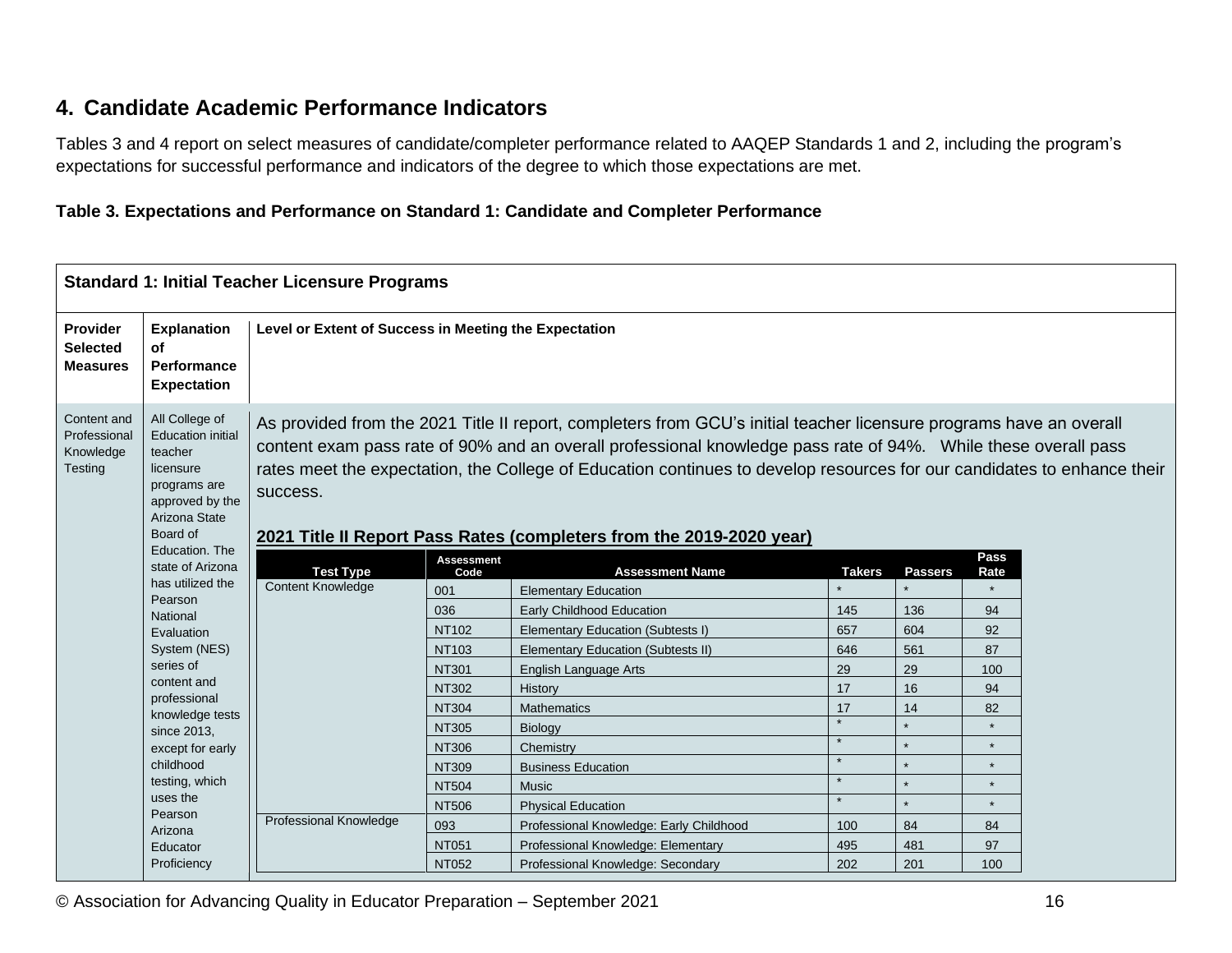|                                          | <b>Assessments</b>                                                                                                                                                                                                                                                                                                                                     |                                                                                                                                     | 083          | Special Ed.: Early Childhood                                                                                                                                                                                                                                                                                                                                                                                                                                                                                                                                                                                                                                                                                                                                                                                                                                                                                                                                                                                                                                                                                                                                                                                                                                                                                                                                                                                                                                                                                                                                                                                                                                                                                                                                                                                                                                                                                                                                                                                                                                                                                                                                                                                                                                                                                                                                                                                                                                                                                                          | 36     | 20  | 56**          |  |
|------------------------------------------|--------------------------------------------------------------------------------------------------------------------------------------------------------------------------------------------------------------------------------------------------------------------------------------------------------------------------------------------------------|-------------------------------------------------------------------------------------------------------------------------------------|--------------|---------------------------------------------------------------------------------------------------------------------------------------------------------------------------------------------------------------------------------------------------------------------------------------------------------------------------------------------------------------------------------------------------------------------------------------------------------------------------------------------------------------------------------------------------------------------------------------------------------------------------------------------------------------------------------------------------------------------------------------------------------------------------------------------------------------------------------------------------------------------------------------------------------------------------------------------------------------------------------------------------------------------------------------------------------------------------------------------------------------------------------------------------------------------------------------------------------------------------------------------------------------------------------------------------------------------------------------------------------------------------------------------------------------------------------------------------------------------------------------------------------------------------------------------------------------------------------------------------------------------------------------------------------------------------------------------------------------------------------------------------------------------------------------------------------------------------------------------------------------------------------------------------------------------------------------------------------------------------------------------------------------------------------------------------------------------------------------------------------------------------------------------------------------------------------------------------------------------------------------------------------------------------------------------------------------------------------------------------------------------------------------------------------------------------------------------------------------------------------------------------------------------------------------|--------|-----|---------------|--|
|                                          | (AEPA).                                                                                                                                                                                                                                                                                                                                                |                                                                                                                                     | <b>NT601</b> | <b>Special Education</b>                                                                                                                                                                                                                                                                                                                                                                                                                                                                                                                                                                                                                                                                                                                                                                                                                                                                                                                                                                                                                                                                                                                                                                                                                                                                                                                                                                                                                                                                                                                                                                                                                                                                                                                                                                                                                                                                                                                                                                                                                                                                                                                                                                                                                                                                                                                                                                                                                                                                                                              | 339    | 312 | 92            |  |
|                                          | Content<br>knowledge and<br>professional<br>knowledge pass<br>rates for 2020-<br>2021 program<br>completers are<br>provided from<br>the 2021 Title II<br>Report.<br>The College of<br><b>Education uses</b><br>an average<br>pass rate of<br>80% as the<br>benchmark for<br>the two types of<br>tests, which<br>matches the<br>industry pass<br>rates. | *Pass rates are not calculated for exams with less than 10 test takers.<br>commencing in the 2020-2021 year including:<br>$\bullet$ |              | **The Bachelor of Science in Early Childhood Education and Early Childhood Special Education and Master of Education in Early Childhood Education<br>and Early Childhood Special Education programs are currently under revision based on the results from recent Program Reviews. With the revision, steps will be<br>taken to address student and completer preparedness for the AZ083 Special Ed.: Early Childhood exam.<br>As part of our commitment to continuous improvement, several test preparation efforts have been put in place<br>The College of Education continues to offer Explore More Sessions. Explore More sessions help candidates get<br>the most out of their academic experience by providing support from faculty and staff on a variety of topics<br>related to the field of education. For example, test preparation Explore More topics include general test<br>preparation and content area preparation in the areas of early childhood education, elementary education, and<br>special education. As recently as 2020, these sessions have been pre-recorded and posted to our Student<br>Success Center (a GCU student resource website) to expand the reach of these sessions to a broad range of<br>College of Education candidates. The Explore More test preparation videos are well viewed. For example, as of<br>December 21, 2021, the NES Elementary Exam Explore More video had 504 views.<br>In partnership with McGraw-Hill, the College of Education created the Teacher Certification Preparation (TCP)<br>offering designed to help candidates prepare for the elementary Math, Science, and the Arts, Health and Fitness<br>portions of teacher certification subject knowledge tests. This offering includes a variety of subject knowledge<br>questions aligned to teacher certification test competencies as well as pre- and post-exams to help candidates<br>track individual progress. This offering is provided to all candidates enrolled in academic programs centered<br>around elementary education and has been available since August of 2021.<br>The College of Education shares our undergraduate secondary programs with other GCU colleges who have<br>created content support and resources in a variety of secondary content areas. Content workshops have been<br>offered and planning discussions are taking place to create additional content support in areas such as English,<br>Math, and History, similar to the Teacher Certification Preparation offering. |        |     |               |  |
| <b>Student</b><br>Teaching<br>Evaluation | <b>GCU's Student</b><br>Teaching<br>Evaluation of                                                                                                                                                                                                                                                                                                      |                                                                                                                                     |              | In the 2020-2021 year, candidates scored above the 90% College of Education threshold in all areas of the STEP.                                                                                                                                                                                                                                                                                                                                                                                                                                                                                                                                                                                                                                                                                                                                                                                                                                                                                                                                                                                                                                                                                                                                                                                                                                                                                                                                                                                                                                                                                                                                                                                                                                                                                                                                                                                                                                                                                                                                                                                                                                                                                                                                                                                                                                                                                                                                                                                                                       |        |     |               |  |
| of                                       | Performance                                                                                                                                                                                                                                                                                                                                            |                                                                                                                                     |              |                                                                                                                                                                                                                                                                                                                                                                                                                                                                                                                                                                                                                                                                                                                                                                                                                                                                                                                                                                                                                                                                                                                                                                                                                                                                                                                                                                                                                                                                                                                                                                                                                                                                                                                                                                                                                                                                                                                                                                                                                                                                                                                                                                                                                                                                                                                                                                                                                                                                                                                                       | Fall   |     | <b>Spring</b> |  |
| Performance                              | (STEP)                                                                                                                                                                                                                                                                                                                                                 |                                                                                                                                     |              | <b>Student Teaching Evaluation of Performance (STEP)</b>                                                                                                                                                                                                                                                                                                                                                                                                                                                                                                                                                                                                                                                                                                                                                                                                                                                                                                                                                                                                                                                                                                                                                                                                                                                                                                                                                                                                                                                                                                                                                                                                                                                                                                                                                                                                                                                                                                                                                                                                                                                                                                                                                                                                                                                                                                                                                                                                                                                                              | 2020   |     | 2021          |  |
| (STEP)                                   | assignment is                                                                                                                                                                                                                                                                                                                                          |                                                                                                                                     |              |                                                                                                                                                                                                                                                                                                                                                                                                                                                                                                                                                                                                                                                                                                                                                                                                                                                                                                                                                                                                                                                                                                                                                                                                                                                                                                                                                                                                                                                                                                                                                                                                                                                                                                                                                                                                                                                                                                                                                                                                                                                                                                                                                                                                                                                                                                                                                                                                                                                                                                                                       |        |     |               |  |
|                                          | utilized during<br>the student                                                                                                                                                                                                                                                                                                                         |                                                                                                                                     |              | STEP Standard 1 - Contextual Factors: Knowing Your School and Community                                                                                                                                                                                                                                                                                                                                                                                                                                                                                                                                                                                                                                                                                                                                                                                                                                                                                                                                                                                                                                                                                                                                                                                                                                                                                                                                                                                                                                                                                                                                                                                                                                                                                                                                                                                                                                                                                                                                                                                                                                                                                                                                                                                                                                                                                                                                                                                                                                                               | 95.42% |     | 95.26%        |  |
|                                          |                                                                                                                                                                                                                                                                                                                                                        |                                                                                                                                     |              |                                                                                                                                                                                                                                                                                                                                                                                                                                                                                                                                                                                                                                                                                                                                                                                                                                                                                                                                                                                                                                                                                                                                                                                                                                                                                                                                                                                                                                                                                                                                                                                                                                                                                                                                                                                                                                                                                                                                                                                                                                                                                                                                                                                                                                                                                                                                                                                                                                                                                                                                       |        |     |               |  |

© Association for Advancing Quality in Educator Preparation – September 2021 17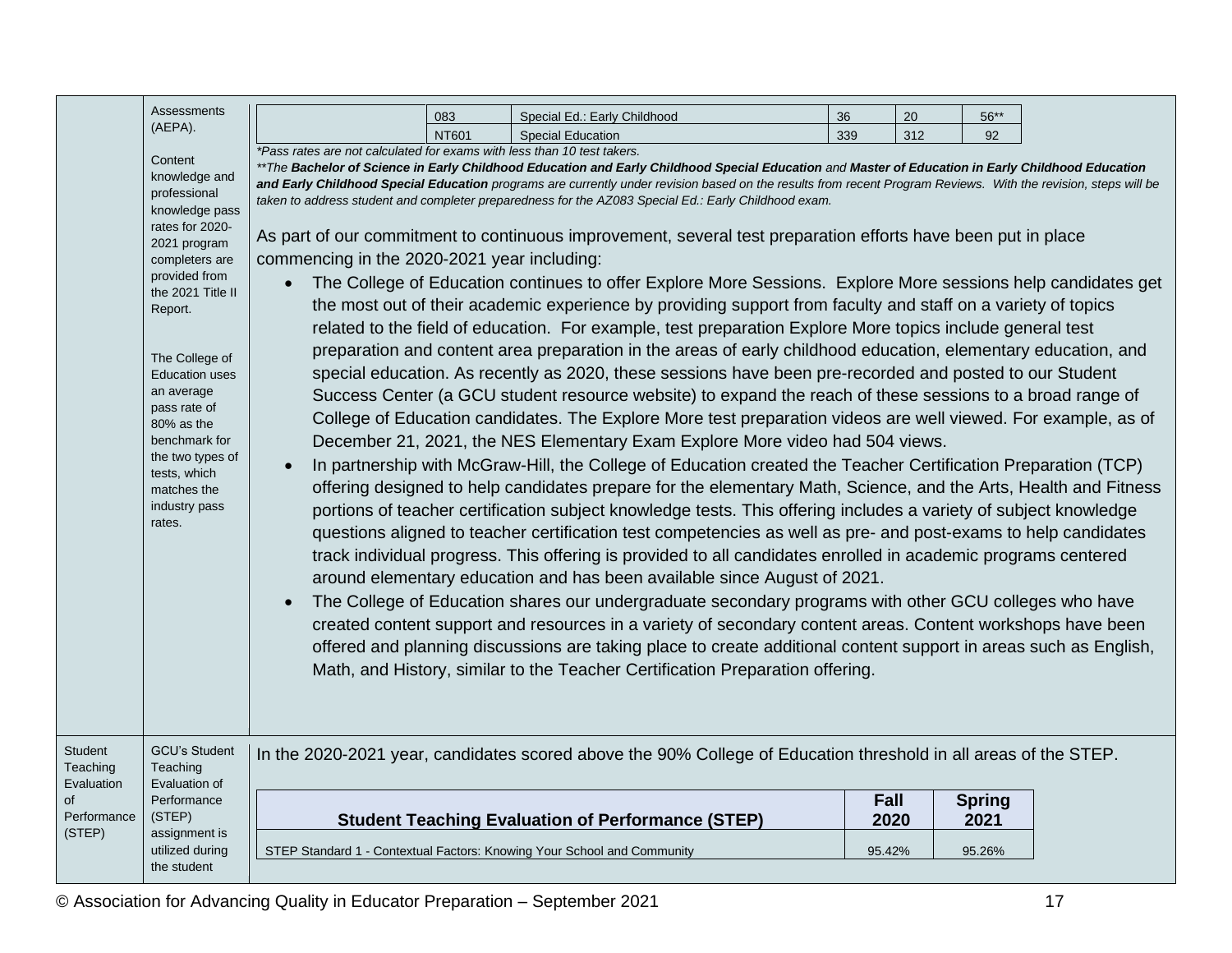|                      | teaching course                    |                                                                                                                     |        |        |  |
|----------------------|------------------------------------|---------------------------------------------------------------------------------------------------------------------|--------|--------|--|
|                      | as a final                         | STEP Standard 2 - Writing Standards-Based Measurable Objectives and the Learning Goal                               | 92.60% | 92.80% |  |
|                      | demonstration<br>of teaching for   | STEP Standard 3 - Assessment and Data Literacy                                                                      | 93.43% | 94.40% |  |
|                      | the candidate.                     | STEP Standard 4 - Unit and Lesson Planning                                                                          | 94.13% | 93.47% |  |
|                      | The STEP                           | STEP Standard 5 - Implementation of Instructional Unit                                                              | 90.88% | 92.03% |  |
|                      | serves as a<br>work sample         | STEP Standard 6 - Analysis of Student Learning                                                                      | 97.07% | 96.63% |  |
|                      | that is aligned<br>to standards    | STEP Standard 7 - Reflecting on Instruction to Improve Student Progress                                             | 96.90% | 96.32% |  |
|                      | and acts as a                      | <b>Grand Total</b>                                                                                                  | 95.11% | 94.93% |  |
|                      | demonstration                      |                                                                                                                     |        |        |  |
|                      | of teaching by<br>the teacher      |                                                                                                                     |        |        |  |
|                      | candidate.                         |                                                                                                                     |        |        |  |
|                      | Evaluation of                      |                                                                                                                     |        |        |  |
|                      | each standard<br>within the STEP   |                                                                                                                     |        |        |  |
|                      | is completed by                    |                                                                                                                     |        |        |  |
|                      | the course                         |                                                                                                                     |        |        |  |
|                      | instructor.                        |                                                                                                                     |        |        |  |
|                      | The College of                     |                                                                                                                     |        |        |  |
|                      | <b>Education has</b>               |                                                                                                                     |        |        |  |
|                      | set a minimum                      |                                                                                                                     |        |        |  |
|                      | threshold for                      |                                                                                                                     |        |        |  |
|                      | level of success<br>at 90% for all |                                                                                                                     |        |        |  |
|                      | <b>Student</b>                     |                                                                                                                     |        |        |  |
|                      | Teaching                           |                                                                                                                     |        |        |  |
|                      | Evaluation of                      |                                                                                                                     |        |        |  |
|                      | Performance                        |                                                                                                                     |        |        |  |
|                      | (STEP)                             |                                                                                                                     |        |        |  |
|                      | standards.                         |                                                                                                                     |        |        |  |
| Clinical<br>Practice | The student<br>teaching            | During the fourth and final Clinical Practice Evaluation during the student teaching experience, the GCU Faculty    |        |        |  |
| Evaluations          | evaluations,                       | Supervisor evaluates the teacher candidate on the InTASC standards. This allows for better understanding of teacher |        |        |  |
|                      | aligned to                         | candidate performance in the field directly correlated to key areas needed for effective teaching.                  |        |        |  |
|                      | <b>InTASC</b>                      |                                                                                                                     |        |        |  |
|                      | standards, are<br>one measure of   | AAQEP 1.a. Content, pedagogical, and/or professional knowledge relevant to the credential or degree sought          |        |        |  |
|                      | teacher                            |                                                                                                                     |        |        |  |
|                      | candidate                          | Clinical Practice Evaluation - InTASC Standards 4 and 5                                                             |        |        |  |
|                      | content,                           |                                                                                                                     |        |        |  |
|                      | pedagogy, and                      |                                                                                                                     |        |        |  |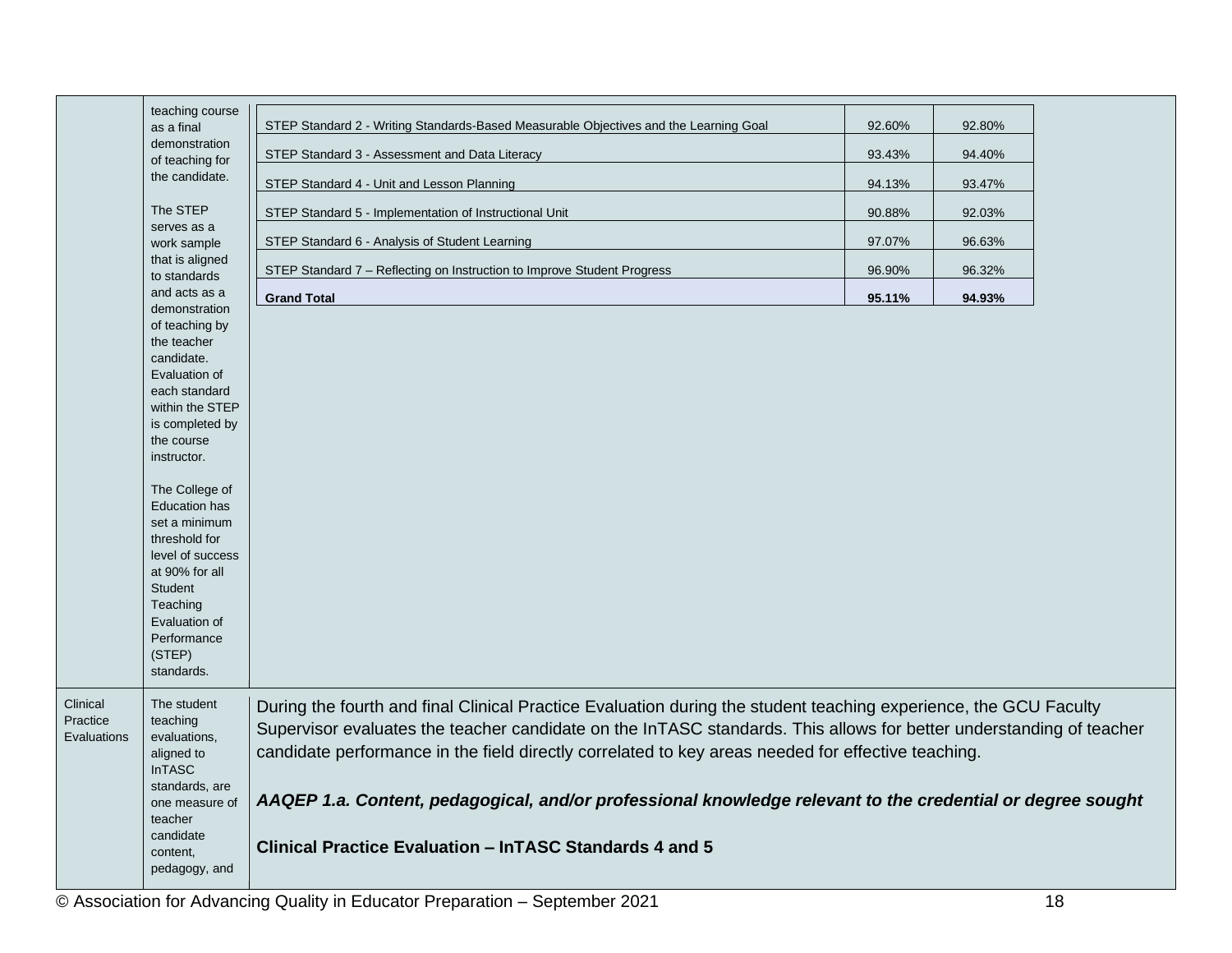professionalism. Each teacher candidate has a GCU faculty assigned who performs four evaluations in collaboration InTASC Standards 4 and 5 (Content Knowledge and Application of Content) within the Clinical Practice Evaluation provide one measure of candidates' content and pedagogical knowledge, specifically candidates' understanding and ability to apply the central concepts and structures of the content area or areas. The College of Education closely assesses the performance of its teacher candidates on these standards. Data in the table below shows the average performance of our teacher candidate related to Content Knowledge and Application of Content by semester. The minimum threshold for these standards is set at 90% and have been met with increased performance semester over semester.

| teacher, Clinical<br>Practice | <b>Clinical Practice Evaluation 4</b><br>In TASC Standards 4 & 5 |                    | <b>Content Knowledge</b> |            |                    | <b>Application of Content</b> |               |  |
|-------------------------------|------------------------------------------------------------------|--------------------|--------------------------|------------|--------------------|-------------------------------|---------------|--|
| Evaluation 4                  | <b>Semester</b>                                                  | <b>Total Score</b> | InTASC 4.1               | InTASC 4.2 | In <b>TASC</b> 4.3 | InTASC 5.1                    | In TASC $5.2$ |  |
| provides a                    | <b>Fall 2020</b>                                                 | 94.50              | 94.58                    | 94.72      | 94.55              | 93.75                         | 93.57         |  |
| summative                     | Spring 2021                                                      | 94.80              | 94.65                    | 94.80      | 94.63              | 94.09                         | 93.84         |  |
| measure of<br>condidato       | <b>Grand Total</b>                                               | 94.65              | 94.62                    | 94.76      | 94.59              | 93.92                         | 93.70         |  |

candidate performance on the InTASC standards.

supervisor

with their cooperating

The College of Education has set a minimum threshold for level of success at 90% for all evaluation InTASC standards.

*AAQEP 1.b. Learners; learning theory, including social, emotional, and academic dimensions; and application of learning theory*

#### **Clinical Practice Evaluation – InTASC Standards 1 and 2**

A central way the College of Education measures learners' knowledge, learning theory, and the application of learning theory in its teacher candidates is through the assessment of InTASC Standards 1 and 2 (Student Development and Learning Differences) within the Clinical Practice Evaluation, specifically examining candidates' understanding of students' unique developmental processes and social, emotional, and academic needs.

Data in the table below shows the average performance of our teacher candidate related to Student Development and Learning Differences by semester. The minimum threshold for these standards is set at 90% and have been met with increased performance semester over semester, as shown below.

| <b>Clinical Practice Evaluation 4</b><br>InTASC Standards 1 & 2 |                    | <b>Student Development</b> |            | <b>Learning Differences</b> |            |            |
|-----------------------------------------------------------------|--------------------|----------------------------|------------|-----------------------------|------------|------------|
| <b>Semester</b>                                                 | <b>Total Score</b> | InTASC 1.1                 | InTASC 1.2 | InTASC 2.1                  | InTASC 2.2 | InTASC 2.3 |
| <b>Fall 2020</b>                                                | 94.50              | 94.51                      | 94.56      | 93.99                       | 93.75      | 93.97      |
| Spring 2021                                                     | 94.80              | 94.71                      | 94.63      | 94.47                       | 94.23      | 94.37      |
| <b>Grand Total</b>                                              | 94.65              | 94.61                      | 94.60      | 94.23                       | 93.99      | 94.17      |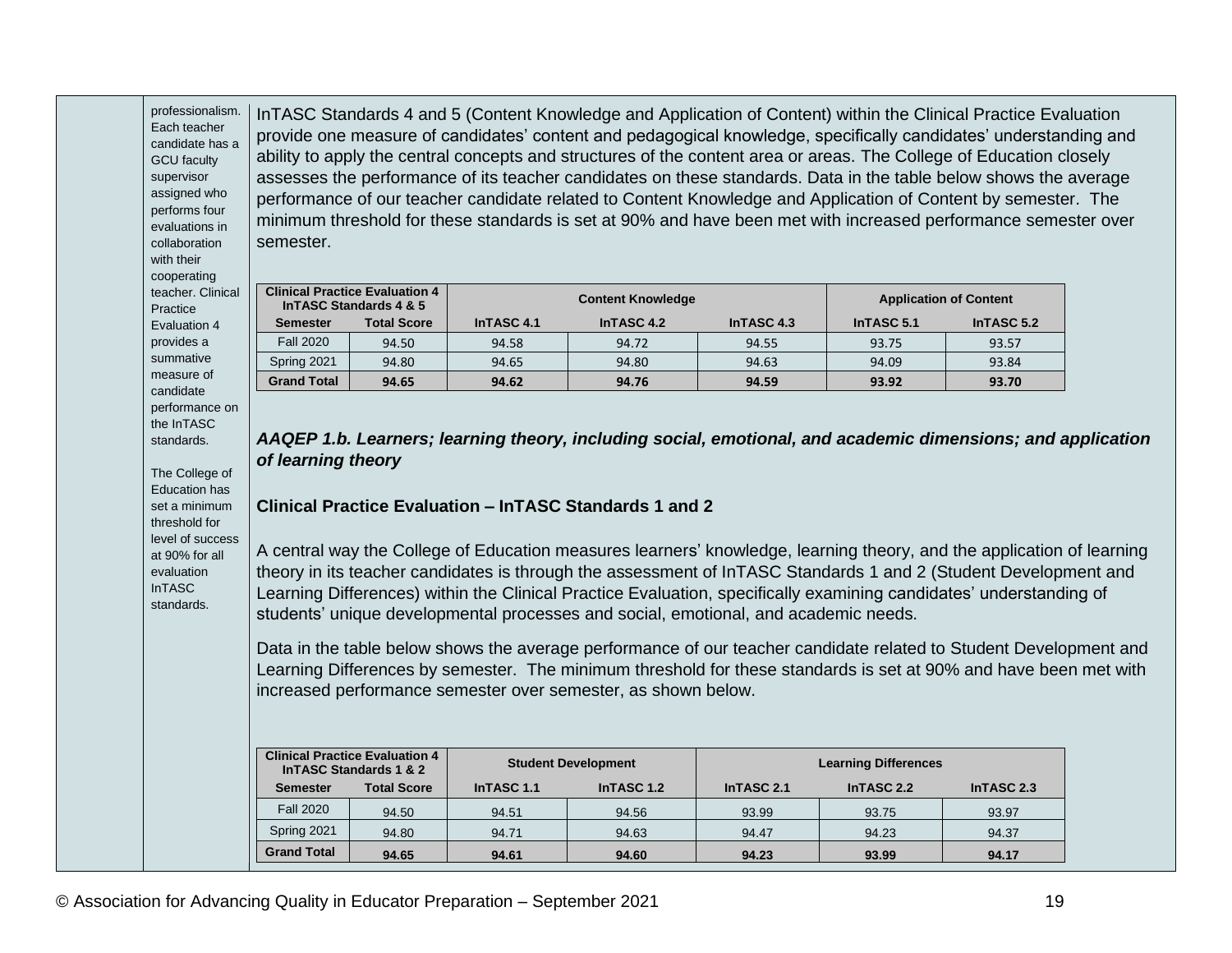#### *AAQEP 1.d. Assessment of and for student learning, assessment and data literacy, and use of data to inform practice*

The College of Education measures its teacher candidates' understanding of assessment of and for student learning, assessment and data literacy, and the use of data to inform practice through the assessment of InTASC Standard 6 (Assessment) in the Clinical Practice Evaluation, which focuses on multiple means of assessing student learning, monitoring growth, and adjusting instruction as a result of assessment data.

Data shown in the table below shows the average performance of our teacher candidate related to Assessment by semester. The minimum threshold for these standards is set at 90% and have been met with increased performance semester over semester, as shown below.

| <b>Clinical Practice Evaluation 4</b><br><b>InTASC Standard 6</b> | <b>Assessment</b>  |                      |            |            |
|-------------------------------------------------------------------|--------------------|----------------------|------------|------------|
| <b>Semester</b>                                                   | <b>Total Score</b> | <b>InTASC</b><br>6.1 | InTASC 6.2 | InTASC 6.3 |
| <b>Fall 2020</b>                                                  | 94.50              | 93.65                | 93.67      | 93.58      |
| Spring 2021                                                       | 94.80              | 94.13                | 94.18      | 94.10      |
| <b>Grand Total</b>                                                | 94.65              | 93.89                | 93.92      | 93.84      |

#### *AAQEP 1.e. Creation and development of positive learning and work environments*

InTASC Standard 3 emphasizes building learning environments that are engaging, positive, and focused on selfmotivation. Clinical Practice Evaluation 4 specifically asks the GCU Faculty Supervisor to evaluate the teacher candidate on Learning Environments via InTASC Standard 3, including both subsets in Standard 3. The following summarizes assessment results for InTASC Standard 3 for both semesters of academic year 2020-2021. The results show steady improvement semester over semester.

| <b>Clinical Practice Evaluation 4</b><br><b>InTASC Standard 3</b> |                    | <b>Learning Environments</b> |            |
|-------------------------------------------------------------------|--------------------|------------------------------|------------|
| <b>Semester</b>                                                   | <b>Total Score</b> | InTASC 3.1                   | InTASC 3.2 |
| <b>Fall 2020</b>                                                  | 94.50              | 94.78                        | 95.06      |
| Spring 2021                                                       | 94.80              | 94.89                        | 95.13      |
| <b>Grand Total</b>                                                | 94.65              | 94.84                        | 95.09      |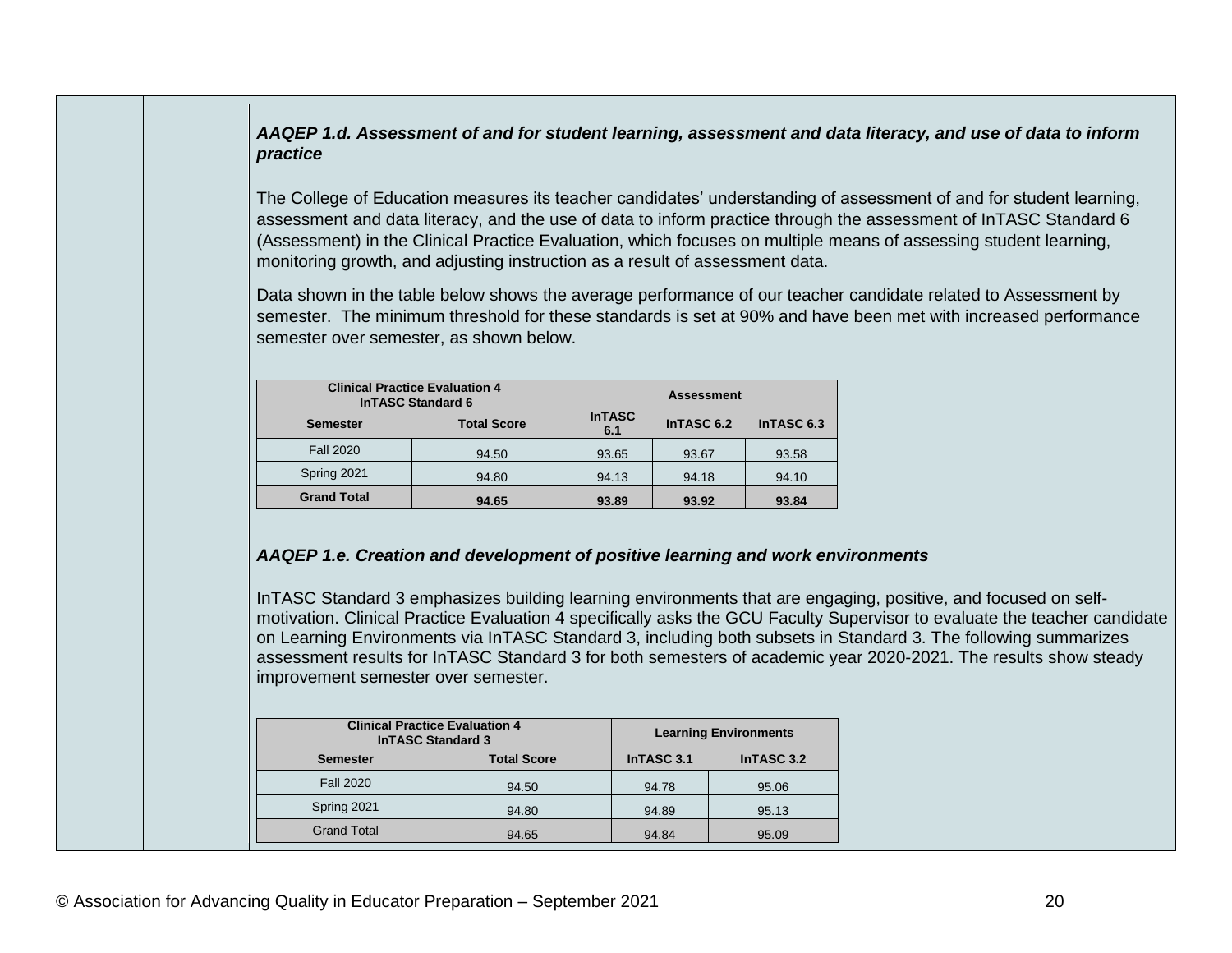| <b>Standard 2: Initial Teacher Licensure Programs</b>                                        |                                                                                                                                                                                                                                                                                                                                                                                                                                                                                                                                                                                                                                                                                                                                                                                            |                                                                                                                                                                                                                                                                                                                                                                                                                                                                                                                                                                                                                                                                                                                                                                                                                                                                                               |  |
|----------------------------------------------------------------------------------------------|--------------------------------------------------------------------------------------------------------------------------------------------------------------------------------------------------------------------------------------------------------------------------------------------------------------------------------------------------------------------------------------------------------------------------------------------------------------------------------------------------------------------------------------------------------------------------------------------------------------------------------------------------------------------------------------------------------------------------------------------------------------------------------------------|-----------------------------------------------------------------------------------------------------------------------------------------------------------------------------------------------------------------------------------------------------------------------------------------------------------------------------------------------------------------------------------------------------------------------------------------------------------------------------------------------------------------------------------------------------------------------------------------------------------------------------------------------------------------------------------------------------------------------------------------------------------------------------------------------------------------------------------------------------------------------------------------------|--|
| Provider-<br><b>Selected</b><br><b>Measures</b>                                              | <b>Explanation of Performance</b><br><b>Expectation</b>                                                                                                                                                                                                                                                                                                                                                                                                                                                                                                                                                                                                                                                                                                                                    | Level or Extent of Success in Meeting the Expectation                                                                                                                                                                                                                                                                                                                                                                                                                                                                                                                                                                                                                                                                                                                                                                                                                                         |  |
| <b>GCU College of</b><br><b>Education Teacher</b><br>Preparation<br>Program<br>Questionnaire | The College of Education piloted<br>the GCU College of Education<br><b>Teacher Preparation Program</b><br>Questionnaire to gather data on<br>Teacher Candidate's perceived<br>level of preparedness upon<br>completing the student teaching<br>experience and entering the<br>classroom.<br>In alignment with AAQEP<br>standard 2.d, and in an effort to<br>understand how our teacher<br>candidates, influence<br>international and global<br>perspectives in their classrooms,<br>question 7 asks "I feel prepared<br>to facilitate students' ability to<br>develop diverse social and<br>cultural perspectives."<br>We will continue to collect survey<br>data and additional evidence in<br>future semester which will be<br>used to develop performance<br>expectations in this area. | In the Fall 2020 and Spring 2021 semesters, completers were asked to provide information on how<br>prepared they were to facilitate their students' ability to develop diverse social and cultural perspectives.<br>In the Fall 2020, 96.74% of respondents felt prepared or highly prepared in this area. In Spring 2021,<br>96.33% of respondents felt prepared or highly prepared.<br>The College of Education will continue to review the results of the questionnaire during the upcoming<br>semesters to evaluate additional action steps needed to broaden Teacher Candidate's international and<br>global perspectives.<br><b>Response to Question 7</b><br><b>Fall 2020</b><br>Spring 2021<br>Highly prepared<br>58.47%<br>59.16%<br>Prepared<br>38.27%<br>37.17%<br>Somewhat prepared<br>3.21%<br>3.55%<br>Unprepared<br>0.05%<br>0.11%<br><b>Grand Total</b><br>100.00%<br>100.00% |  |
| <b>COE Pilot Alumni</b><br>Survey                                                            | The College of Education piloted<br>the College of Education Alumni<br>Survey to gather data on how<br>their teacher preparation program<br>has impacted various aspects of<br>their instruction and<br>preparedness to teach.<br>In alignment with AAQEP<br>standard 2.c, creating productive                                                                                                                                                                                                                                                                                                                                                                                                                                                                                             | In an effort to gather completer feedback in the area of creating productive learning environments,<br>completers were questioned on a range of topics, but the survey concluded with "does your instruction<br>have an impact on student learning?"<br>Of the respondents to the 2019 College of Education Alumni Survey, 83.3%* reported having an impact<br>on student learning citing evidence such as standardized test scores, formative and summative<br>assessments, etc.                                                                                                                                                                                                                                                                                                                                                                                                             |  |

#### **Table 4. Expectations and Performance on Standard 2: Completer Professional Competence and Growth**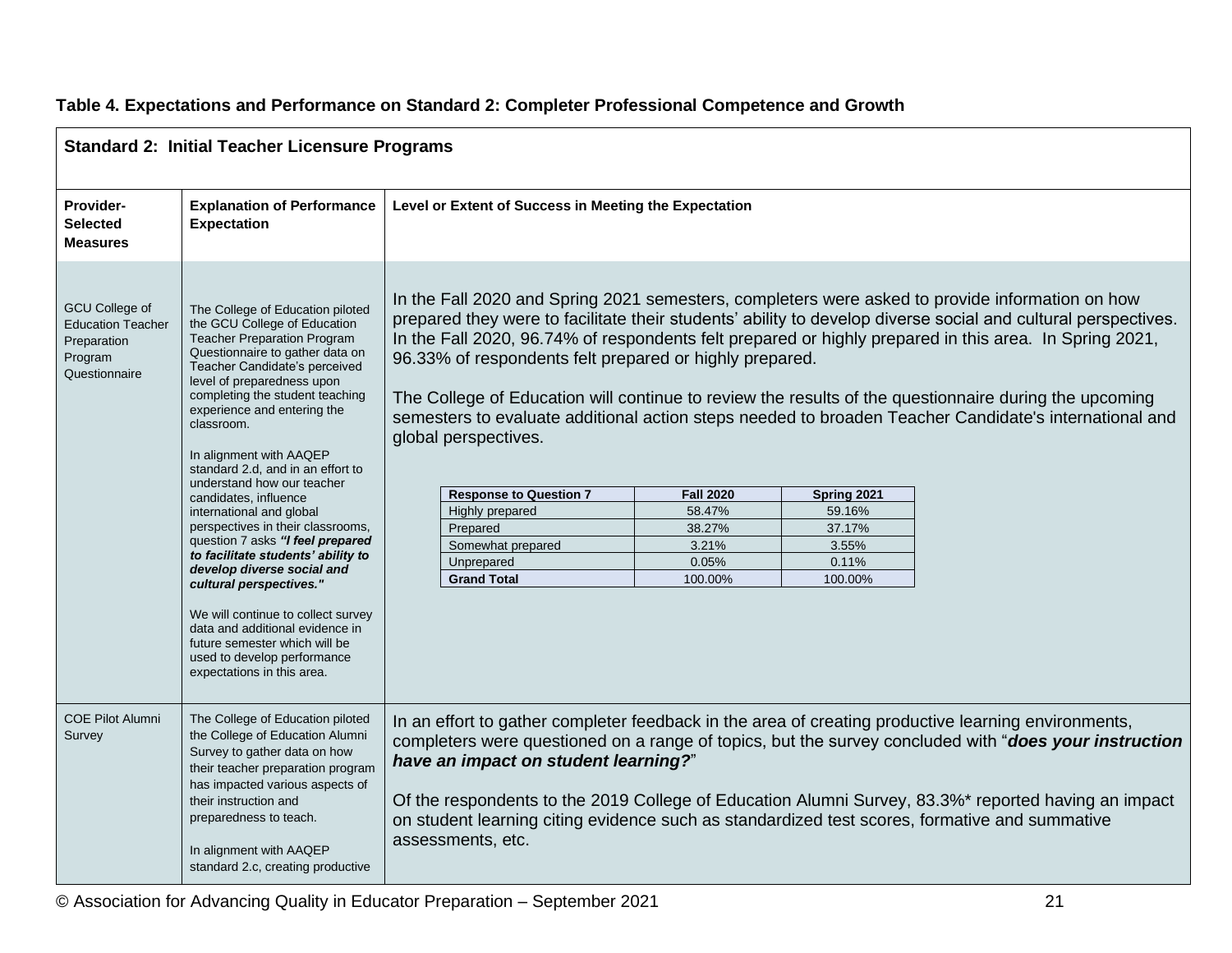| learning environments, the<br>College of Education gathered<br>pilot completer survey data to see<br>how candidates were impacting<br>student learning in the field.<br>We will continue to collect survey<br>data and additional evidence in<br>future semesters which will be<br>used to develop performance<br>expectations in this area. | To collect additional information in this area, the 2020 graduate year College of Education Alumni<br>Survey is planned for Spring 2022. The College is currently collaborating with the University's Alumni<br>Relations department to strengthen deployment of surveys and survey response rates. Additionally, the<br>COE will be piloting alumni focus groups within to gather additional information on how our completers<br>are impacting student learning. |
|----------------------------------------------------------------------------------------------------------------------------------------------------------------------------------------------------------------------------------------------------------------------------------------------------------------------------------------------|--------------------------------------------------------------------------------------------------------------------------------------------------------------------------------------------------------------------------------------------------------------------------------------------------------------------------------------------------------------------------------------------------------------------------------------------------------------------|
|                                                                                                                                                                                                                                                                                                                                              | *Preliminary feedback from the 2019 College of Education Alumni Survey                                                                                                                                                                                                                                                                                                                                                                                             |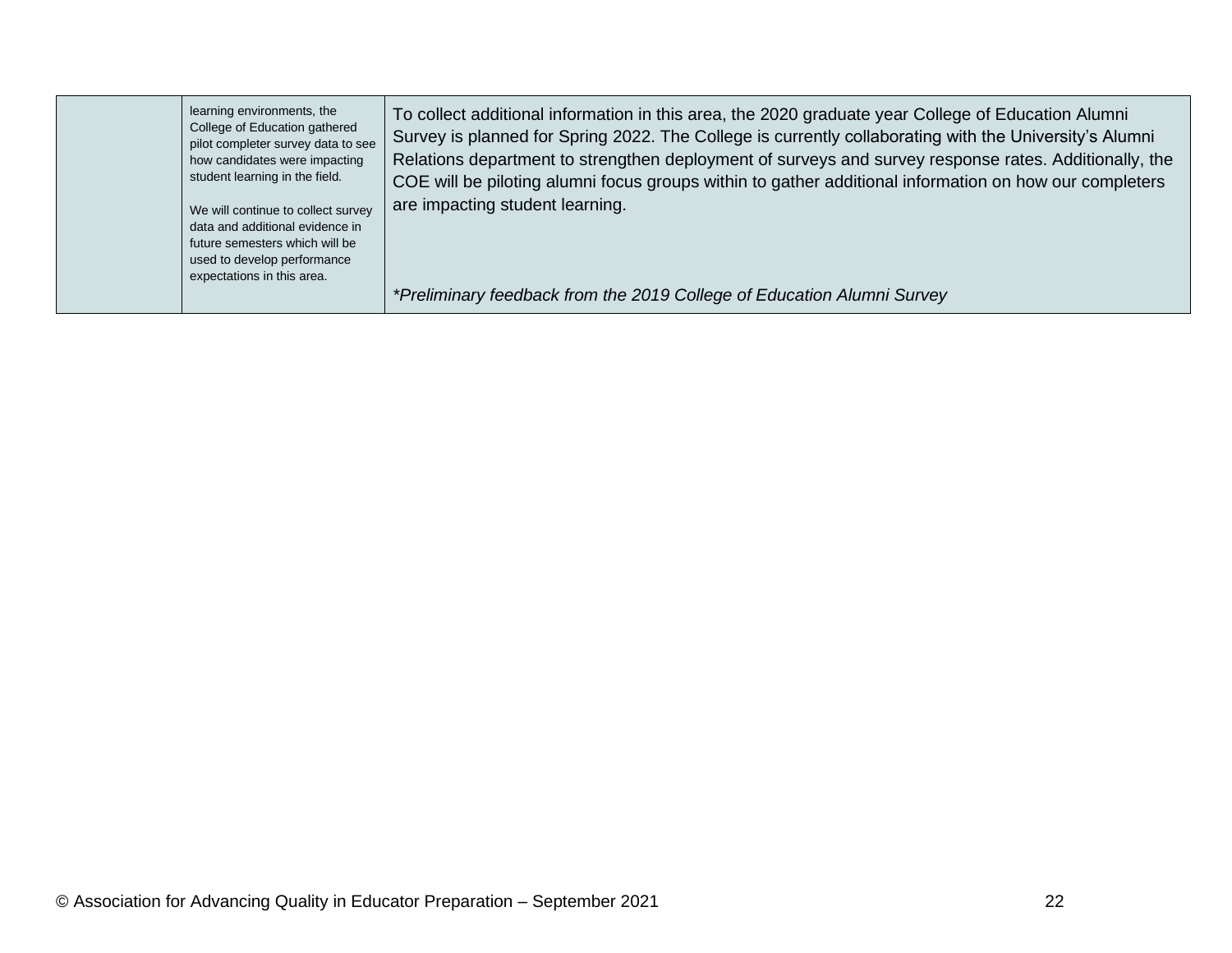## **5. Notes on Progress, Accomplishment, and Innovation**

This section describes recent program accomplishments, efforts to address challenges, current priorities, and innovations that are in plan or process.

#### **Program Accomplishments**

Due to the COVID-19 pandemic, the College continued to collaborate with stakeholders, external partners, and internal departments to develop solutions, specifically with regards to field experience. School districts and educational organizations nationwide have varying specifications for visitors, creating challenges for our teacher candidates, who span the United States, to complete their practicum/field experiences. This has included the collection and use of high-quality instructional videos and additional partnerships with organizations and districts. The College understands in-person field experiences typically offer the most impactful learning opportunities for students. Therefore, the College prioritizes finding opportunities for traditional field experience opportunities. Furthermore, the College understands the need for flexibility as school sites determine appropriate formats, including virtual, hybrid, and rotating schedules. As such, the COE supports students in mirroring mentor teacher roles in these various modalities.

The College revised the Clinical Practice Attempt (CPA) meeting in which a committee meets to review situations of teacher candidates who have had an unsuccessful attempt at student teaching. The newly named Professional Practices Committee (PPC) is more aligned to university-wide process followed by the other internal colleges. An integral part of the PPC is a support process called the Personal Improvement Plan (PIP), which was developed to provide more targeted remediation with supports and reflections facilitated by GCU Faculty. See *Innovations in Progress* section for further detail.

The College implemented regularly monthly trainings with Field Experience and Teacher Placement Counselors to further clarify and emphasize key programmatic expectations and counselor guidance to best support candidates at the beginning, middle and end of their program. See *New Program Development* section for further detail.

The College worked with the State Compliance and Legal departments to revise and improve our fingerprint clearance policy to ensure compliance with states' requirements for field experiences and clear for counselors to follow. This policy change entailed collaborating with several stakeholders, completing the policy change through the thorough committee review process, as well as deploying multiple communications and conducting trainings for stakeholders. The goal with the revision and improvement to our fingerprint clearance policy was to support student success in our initial licensure programs. More specifically, our students are located around the United States, and the COE aims to provide ample support to students in their pursuit of initial licensure.

The College prioritized revising how the GCU Faculty Supervisors are evaluated based on certain performance criteria. The College will continue to regularly review evaluations completed by Supervisors with a revised rubric which allows for more in-depth analysis of supervisor performance, feedback, and communications with teacher candidates. See *Current Priorities* section for further detail.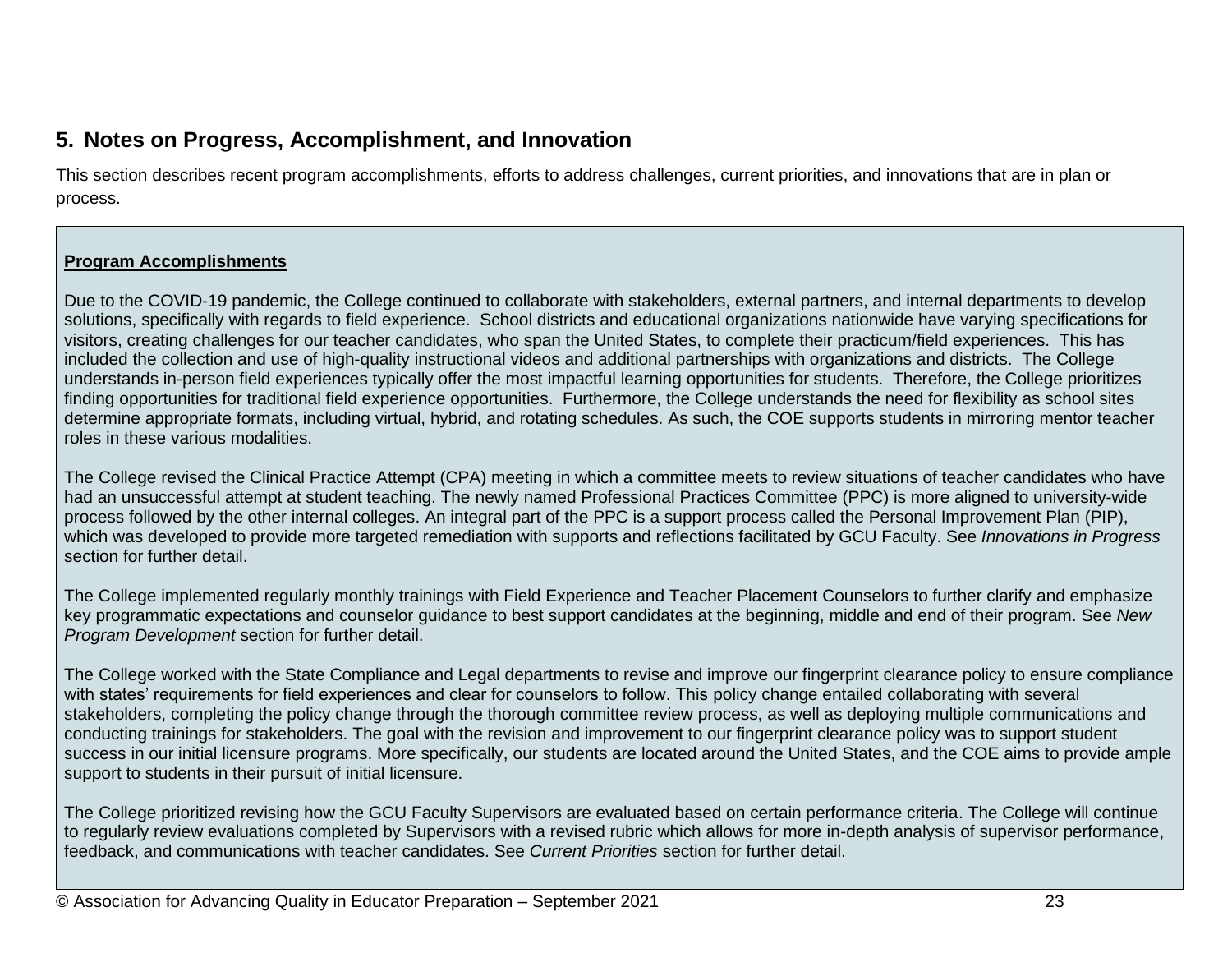The College continues to produce highly qualified teachers and leaders each year. In fall 2020-spring 2021, the College successfully supported over 4,500 student teachers in our initial teacher licensure programs. As there is an extremely high need for educators in the field, the College aims to assist in addressing the teacher shortage by preparing an ample quantity of quality new teacher candidates across the nation to support the needs of the field of education and fill job openings in schools and districts.

#### **Efforts to Address Challenges**

COVID-19 created challenges with course practicum requirements as well as the student teaching components for all initial licensure programs. The College worked with a variety of stakeholders to create alternative assignments following health and safety protocols for students, faculty, and schools. These alternative assignments included video viewings supporting various classroom instructional strategies, management strategies, and meeting the diverse needs of students in the classroom. These carefully crafted alternative assignments require candidates to complete a written assessment demonstrating knowledge and learning for future practices.

Due to the COVID-19 pandemic, it continues to be a challenge to secure placements for practicum and student teaching candidates. In an effort to protect the safety of their students and staff, many schools around the country remained closed to outside persons. More specifically, the courses requiring 60 practicum hours in the early childhood special education programs have presented many challenges for placement. The College has worked to identify partners nationwide that have been willing to accept students during the current pandemic climate. The efforts to locate placement, support COVID-19 health and safety precautions, and meet Arizona Department of Education certification requirements have been a challenge over the past few semesters. The collaboration efforts between the COE departments, the Faculty Training and Development department, as well as faculty have innovatively created a process that has provided effective experiences for students in either an in-person classroom, a virtual classroom, or alternative assignments that would benefit the knowledge needed for effective teachers.

To assist with our practicum candidates completing their programmatic requirements, the College of Education created a video library of relevant supplemental videos for candidates to watch in lieu of observing an in-person classroom. Candidates were encouraged to seek out alternative settings when possible to have an in-person experience such as before/after school care centers, tutoring centers, churches, etc. In addition, monthly communications for both candidates and faculty are sent to provide regular updates on the expectations for completing field experiences. Student teachers were able to be placed with an in person or synchronous virtual setting. In addition to the challenge of securing placements, some schools/districts are requiring site-specific affiliation agreements. COE has a standard affiliation agreement that many schools/districts accept; however, we have had to revise to meet certain needs based on COVID-19 protocols and new site-specific requirements.

To streamline our fingerprint clearance policy for progression into practicum/field experience courses, the College worked with the State Compliance and Legal departments to update our fingerprint clearance policy which helps to ensure compliance with states' requirements for field experiences and clear for counselors to follow. This was a challenging process as the College of Education has candidates in states across the nation with varying state and federal requirements and processes for proper clearances.

Part of teacher certification requirements for many states is the passing of various tests including content exams. COVID-19 created a challenge for some teacher candidates to complete the content exams due to testing site closures and lack of available appointment times. The College of Education created additional support to help teacher candidates prepare for the exams. In addition, a one-time exception was offered to submit a Student Petition Form outlining evidence of teacher candidate's attempts to schedule exams with an acknowledgement that without passing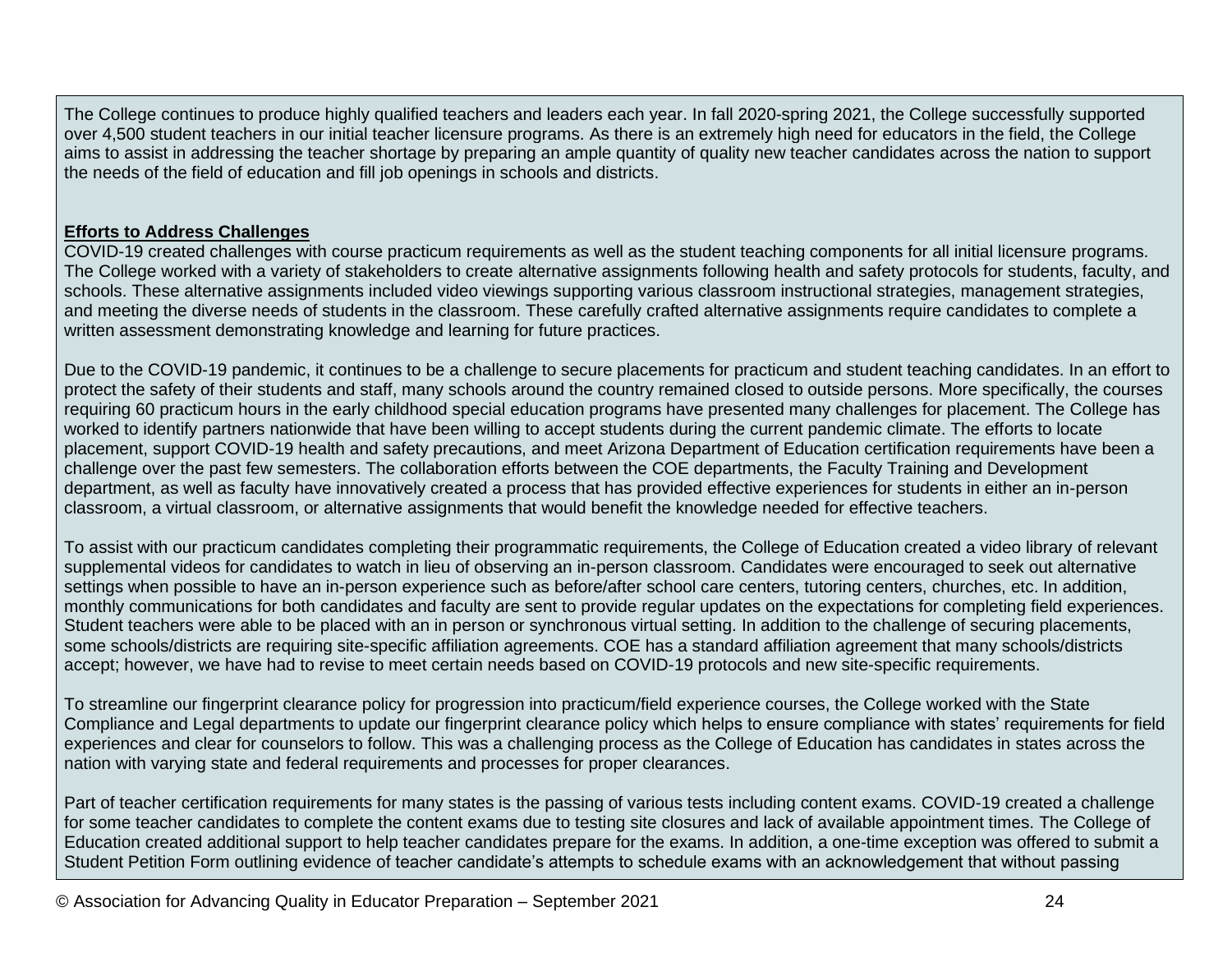content exam(s), teacher candidates may have an unsuccessful attempt at student teaching and understanding that it is required for many states for initial teacher certification.

#### **Current Priorities**

Developing high-quality academic programs is an ongoing priority for the College of Education. New programs are developed through collaboration and partnerships with State Compliance, Curriculum Design and Development, Clinical Practice, subject matter experts, counselors, and the Programs Team. The College identifies areas of need in education to determine program viability within the state of Arizona as well as nationally. For example, during the 2020-2021 academic year, several graduate certificate programs were developed for alternative routes to licensure, unique areas of special education, and virtual learning strategies and engagement. These programs are awaiting approval from the State Board before the College can begin offering to current and prospective students. The College is also in the initial stages of revising existing programs to meet a wider range of students through licensure and endorsement requirements with the intention of furthering the reach of GCU teacher preparation programs nationally.

In addition to new programs, the College prioritizes the revisions of existing programs to maintain a high standard of efficacy. Through collaboration of the same partners that support new program development, the College identifies necessary updates to national standards, state specific requirements, and current trends in education. Additionally, faculty and student feedback through End of Course Surveys is analyzed to identify potential areas of growth. The College identifies specific programs to revise with consideration of need and Arizona Department of Education submission requirements. Since the College prioritizes the implementation of highly effective educator preparation programs, this is a continuous initiative.

Due to the COVID-19 pandemic, schools have adjusted structures and policies that effect student teaching and practicum practices. To provide teacher candidates with the necessary experience for licensure, the College is revisiting policies and procedures related to field experience. For instance, the COE is prioritizing revising how the GCU Faculty Supervisors are evaluated based on certain performance criteria. The GCU Faculty Supervisors play an integral role in supporting teacher candidates through their student teaching experience. Our Clinical Field Experience Specialists will continue to regularly review evaluations completed by Supervisors with a revised rubric which allows for more in-depth analysis of supervisor performance, feedback and communications with teacher candidates. This updated process provides additional opportunities for our Clinical Field Experience Specialists to provide targeted suggestions and feedback for GCU Faculty Supervisors to improve their practice. In addition, a cohort of lead supervisors was created to establish norms, assess expectations, and collaborate on areas of continuous improvement. The College has also offered virtual practicum options when teacher candidates are unable to partner with schools in person. Additionally, the College allows students to engage in various student teaching modalities, including traditional in-person, hybrid, and virtual teaching experiences. Since school modalities differ across districts and states, the College works with teaching candidates and student teaching supervisors to adapt to school-specific and state-specific requirements. Since the College believes that in-person field experiences typically provide the most beneficial learning opportunity, it is a current priority of the College to partner with local organizations and districts that will accept on-campus student teachers. Furthermore, the College collaborates with State Compliance to determine state requirements in regard to field experience placements to support teacher candidates in pursuit of licensure.

In the 2020-2021 academic year, the Arizona Department of Education has mandated state institutions to provide a suicide prevention training for education initial licensure programs as required by the Mitch Warnock Act. Although GCU does not fall under this mandate as it is a private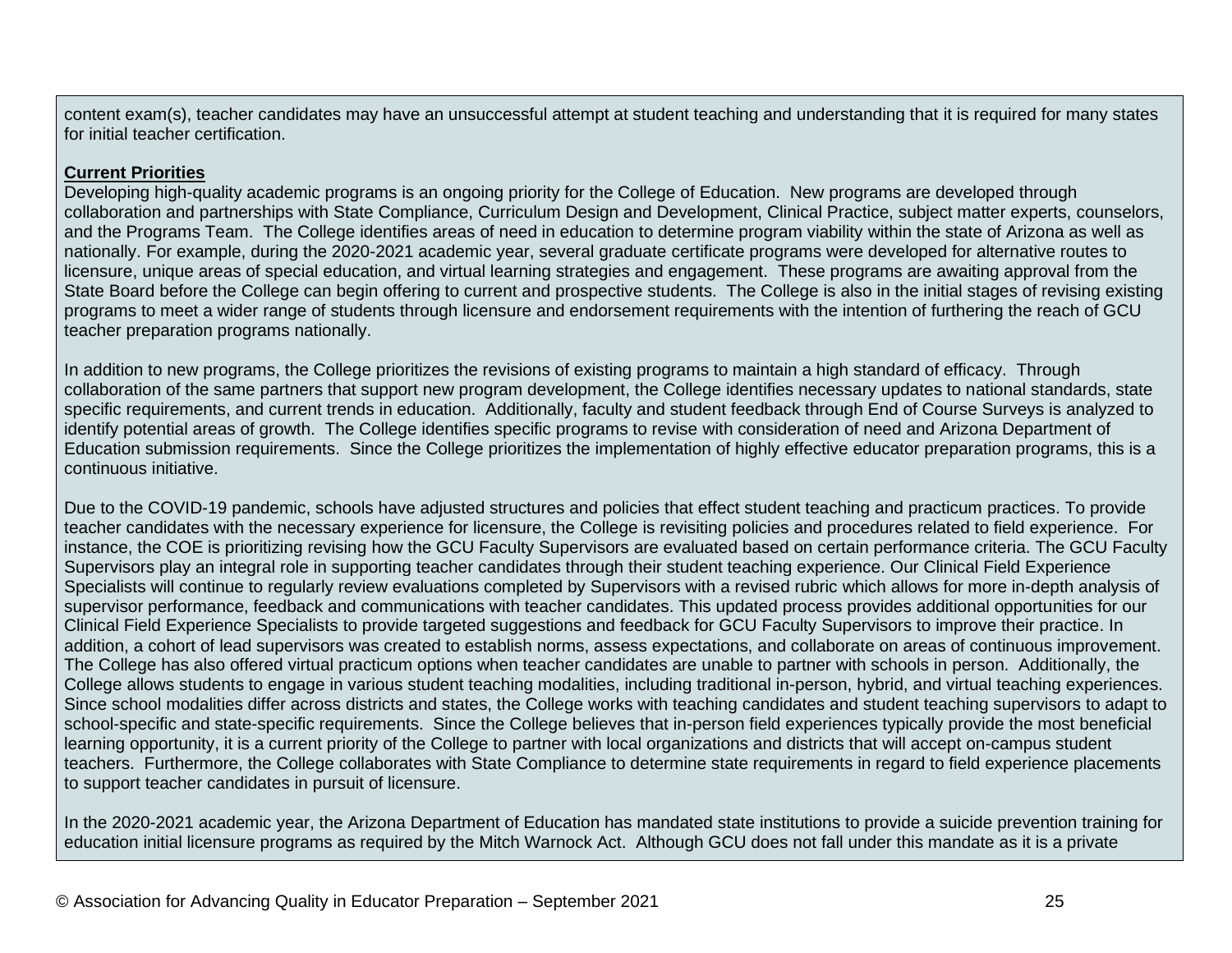institution, the College prioritizes best practices and current trends in education. Therefore, the College is collaborating internally and externally to develop an initiative that will meet the requirements of the Mitch Warnock Act. Additional details are provided in section 9.

#### **Innovations in Progress**

With COVID-19 still causing institutes of higher education to pivot across the nation, opportunities for the College to think creatively and shift our approach in preparing our teacher candidates was at the forefront of our efforts. As there were still states and schools with limited to no access to classrooms to apply the knowledge learned, the College piloted approaches for teacher candidates to showcase their growth and development. Hybrid models for instruction were applied to support our teacher candidates and faculty. Faculty applied a variety of tech tools and resources to keep students engaged, such as utilizing Padlet to promote conversation and brainstorming. In addition, faculty promoted both in-person and virtual office hours to meet the needs of their students. Virtual applications to provide collaborative feedback, like GoReact was piloted in our elementary programs' method courses. During the Fall 2021 semester, the GoReact program was piloted in conjunction with an LMS migration, for all EDU-330 sections. The EDU-330 course is included in all eight secondary education programs at the bachelor's level, early childhood education, early childhood special education, educational studies, elementary education, and both K-12 education programs. Due to the positive feedback from both faculty and staff, the College will be incorporating GoReact into all four of the methodology courses within the Elementary Education program in the next phase of this innovation. Additional virtual supports created to support our teacher candidates, faculty, and staff include course revisions to fit the learning and applications required; library for resources to support virtual learning; collaboration with site supervisors and our LEA partners to allow for these evaluation visits to be completed virtually; and providing a space for faculty and students to create content for a virtual format in COE's new Maker's Space.

Teacher candidates who are in College of Education's Alternative Teaching Special Education program are unique in that they are teachers as well as students. To address their unique needs the College of Education created a pilot program to support them in a scaffolded manner which promoted equity and student success. These candidates had an opportunity to meet virtually throughout the year with representatives from these two teams along with special education faculty and other professionals in the field on topics such as compliance, instructional strategies, professional organizations, and community support, as well as self-care and mindfulness.

The College also recognized the need for additional alternative pathways to support the recruitment and retention of teachers here in Arizona. COE launched various modules within a new platform called Comevo. Comevo allows for documents, links, videos, and other content to be added to a self-paced online tool for students to complete for areas including testing support, orientations, remediation support, and other training options. The Programs Team also worked to develop virtual trainings to support our enrollment team since these meetings were no longer able to be held in person. The team developed a guided handout to provide information on all program offerings as well as a short video and slide presentation to highlight each program.

The College also was successful in continuing its scholarship and presentation opportunities, even despite COVID-19. Multiple faculty and staff collaborated, attended, and presented at state, regional and national conferences. Sample scholarship below:

- Blair, J., Farkas, E., Hollis II, N. (2021, December). Growing through the Virtues: An Overview of The Building Blocks of Character.
	- o Presented at the Building Virtues: Character Education Conference.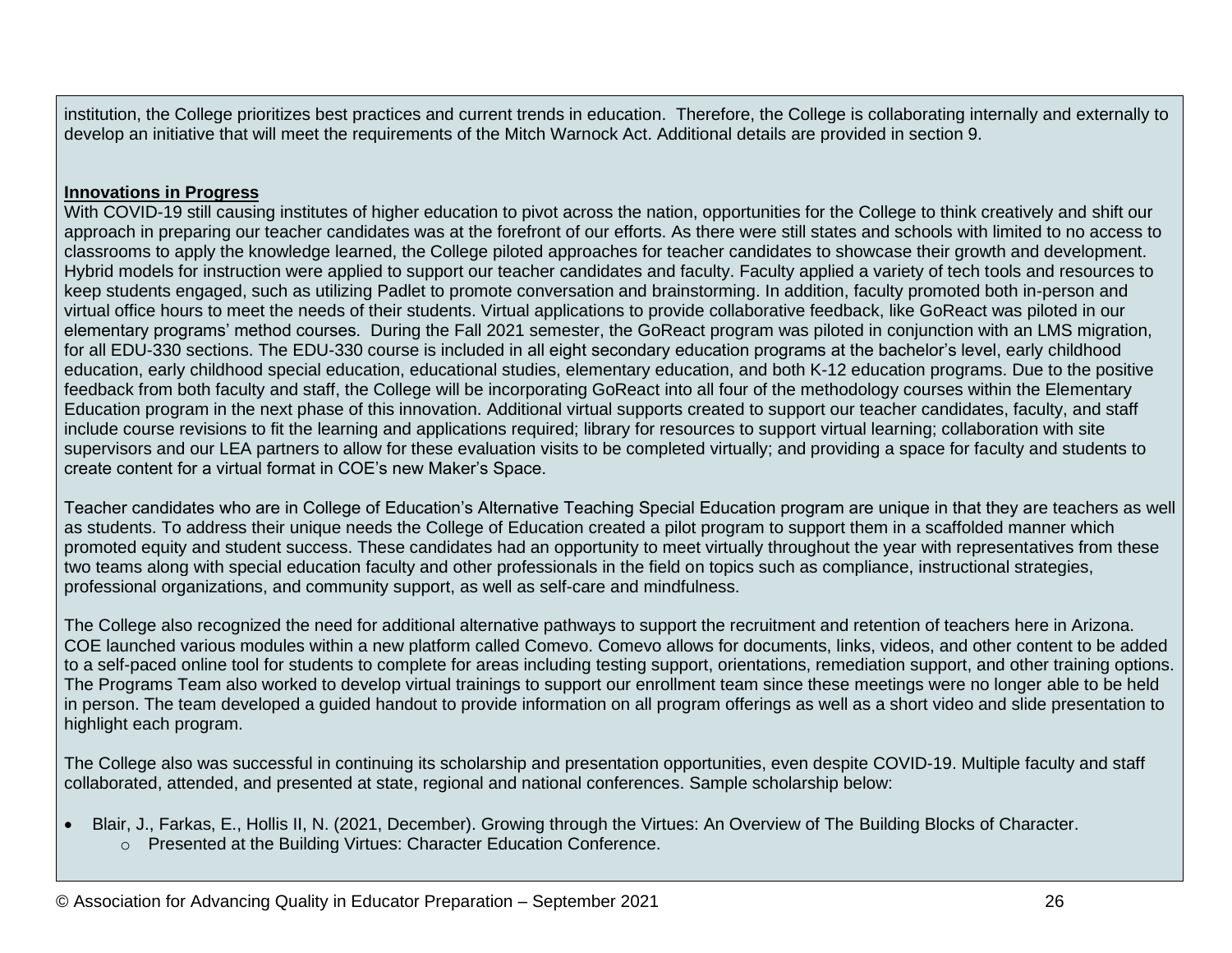- Hollis II, N., & Palomino, N. (2021, April). Building an Equity Force in Higher Education to Enhance Student Success.
	- o Presented at the virtual 2021 Higher Learning Commission (HLC) Annual Conference
- Hollis II, N., Martin, J., Norwood, L., & Hannafin, S. (2021, April). Addressing Diversity, Equity, and Inclusion, and Systemic Racism. o Presented at the 2021 Arizona Professors of Education Leadership (APEL) Conference, Breaking the Mold: Challenges of Preparing School Leaders for Supporting Transformative Teaching and Learning Environments in a Post-COVID World.
- Juarez, B. (2021, August). Arizona Department of Education. AASA and Az SCI Community Review Committee
	- o AZ Dept. of Ed. state director of K-12 assessment, community members, and Pearson representatives. Committee critiqued, revised, and provided support regarding bias for the new AASA and AzSCI K-12 assessments.
- Long, K. (2021, July). Canyon Professional Development
	- o SEL Developmental Benchmarks and Conceptual Understanding in Math for 35 K-3 teachers at an elementary school in Phoenix.
- Long, K (2021, September). Canyon Professional Development
	- o SEL Strategies for the Classroom for 35 K-3 teachers virtually for an elementary school in Phoenix.
- McCabe, C., & Nilsen, S. (2021, December). Trauma-Informed Teaching: Helping Every Child Flourish
	- o Presented at the Building Virtues: Character Education Conference.

The College has worked to disseminate the expertise of GCU faculty and community leaders on educational topics of relevance to current and up and coming educators through the virtual platform of a blog, podcast, and social media campaign. The weekly blog posts were tagged with "Teaching Tuesday" and promoted on the College's social media platforms. In addition, the College recorded and deployed episodes through its highly rated podcast, *Top of the Class*, in areas such as culturally responsive teaching, educational technology, and more. Finally, the College has implemented a social media campaign to assist in uplifting the field of education by helping to put a face to the teaching profession. The social media campaign includes highlights and stories from key events, opportunities in the field, as well as spotlights on faculty, staff, and alumni. For example, one continuing story highlight on the College's Instagram, "Life of Shay", includes a continued story following one recent graduate in her first year of teaching 6<sup>th</sup> grade. As a result, the College has seen a 400% increase in engagement on the social media account. The purpose behind the College's use of these virtual platforms is to highlight both faculty and students and help build relationships and connections beyond the course walls.

The College has developed innovations in the areas of testing regarding the national teacher shortage. In collaboration with the Programs Team and Counselors, clearly defined testing pathways have been developed to support teacher candidates progressing in their program while concurrently preparing them for the required content exams. The preferred pathway for testing is for teacher candidates to attempt and pass the required content exams. At times, candidates do not pass on their first attempt and need additional practice and support to be content prepared. With an attempt on file for each required exam without a passing score, candidates may complete other pathway such as the new Teacher Certification Preparation (TCP) offering or one of the newly developed Teacher Support Plan (TSP) content modules. Teacher Certification Preparation Exam (TCP) may be completed as many times as needed to demonstrate content preparedness. The TCP is available for all